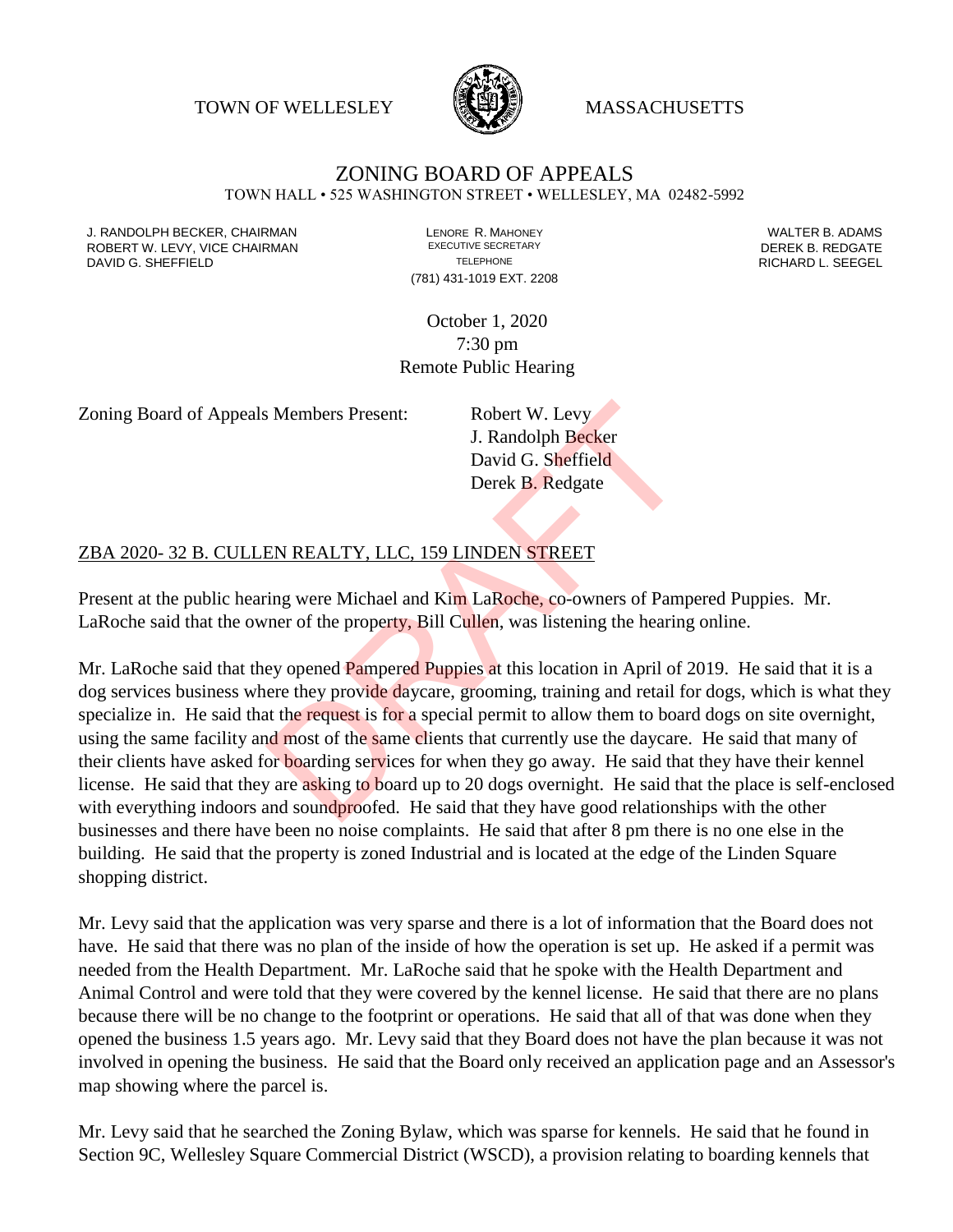are accessory to veterinary hospital or other medical institution for the care of animals. He said that there was no specific use allowed for boarding. He read an excerpt from Section 9C of the Zoning Bylaw. – using that as guideline –

Mr. Levy said that he was troubled by the fact that the website is already advertising dog boarding. Mr. LaRoche said they just paid someone to modify the website to include other updates. Mr. Levy said that a concern is that they are advertising for something that they have not yet received a permit for.

Mr. Levy said that this is a very built up area in town with no green space. He asked how waste from 20 dogs is disposed of. Mr. LaRoche said that today they had 33 on site in the daycare facility, 18 dogs in grooming and 6 in training. He said that dogs come in for daycare from 8 am to 6 pm and do not go outside. He said that they built a 1,000 square foot daycare room for larger dogs and an 800 square foot room for smaller dogs. He said that capacity in the small dog room is limited to 20 and is limited to 14 in the large dog room. He said that they have equine grade rubber flooring that is sealed. He said that accidents on that floor are cleaned up immediately, disinfected, deodorized and then tossed away in the rubbish. He said that if the waste is solid is picked up with a baggy and put in a dedicated flushing system, which is acceptable for dog waste. He said that each room has a built up platform with artificial turf with a drainage system underneath. He said that they train the dogs to use the platform. He said that when the dog is done with its business, the platform is immediately washed down, deodorized and disinfected with a solution that is made for artificial turf and dogs. He said that everything is hosed down, vacuumed and cleaned up at the end of the day. He said that once a week they do a deep clean by hosing down the artificial turf and the floors are mopped with a concentrated solution that deodorizes and disinfects. Exercise the video and put in a dedicated flushing system and put in a dedicated flushing system and the search room has a built up platform with artificial turf with they train the dogs to use the platform. He said that w

Mr. LaRoche said that boarding would use the same facilities from 6 am to 8 pm. He said that after 8 pm they will use holding crates that are used for other purposes during the day. He said that dogs will be limited to under 60 pounds because of the size of the crates. He said that people who have been asking for boarding are primarily small dog owners.

Mr. LaRoche said that they are looking for a larger lot of land west of Route 495 to build a larger facility with dog runs. He said that clients would drop their dogs off at Linden Street and the dogs would be transported to the other facility.

Mr. LaRoche said that the request is for a special permit for what they currently do except to allow them to have up to 20 dogs sleep in the crates at night.

Mr. Levy confirmed that there are drains in the floor. He asked if there will be a limit on the number of consecutive nights. Mr. LaRoche said that they offer financial incentives for a dog to stay a week. Mr. Levy asked if the dogs will be inside for 7 days. Mr. LaRoche said that the plan is to offer at mealtimes, early in the morning from 5 to 6 am and in the evening from 6 to 8 pm, a walk outside on leash for two dogs at a time up and down Linden Street. He said that they installed a dedicated potty area in front of the building. Mr. Levy discussed concerns that there will be no green space for the dogs who could be there for up to a week. Mr. LaRoche said that their indoor dog parks are fairly large and have enough room for dogs to run and play. He said that some of their clients have their dogs come every day of the week for daycare. He said that the entire facility is 3,750 square feet, with daycare, grooming and retail at just over 3,000 square feet.

Mr. LaRoche said that the Dog Officer, Sue Webb, comes to the facility frequently. He said that they have known her for many years. He said that they started their business grooming dogs in their garage. He said that he and his wife retired from the corporate world to start this business a couple of years ago. Mr. Levy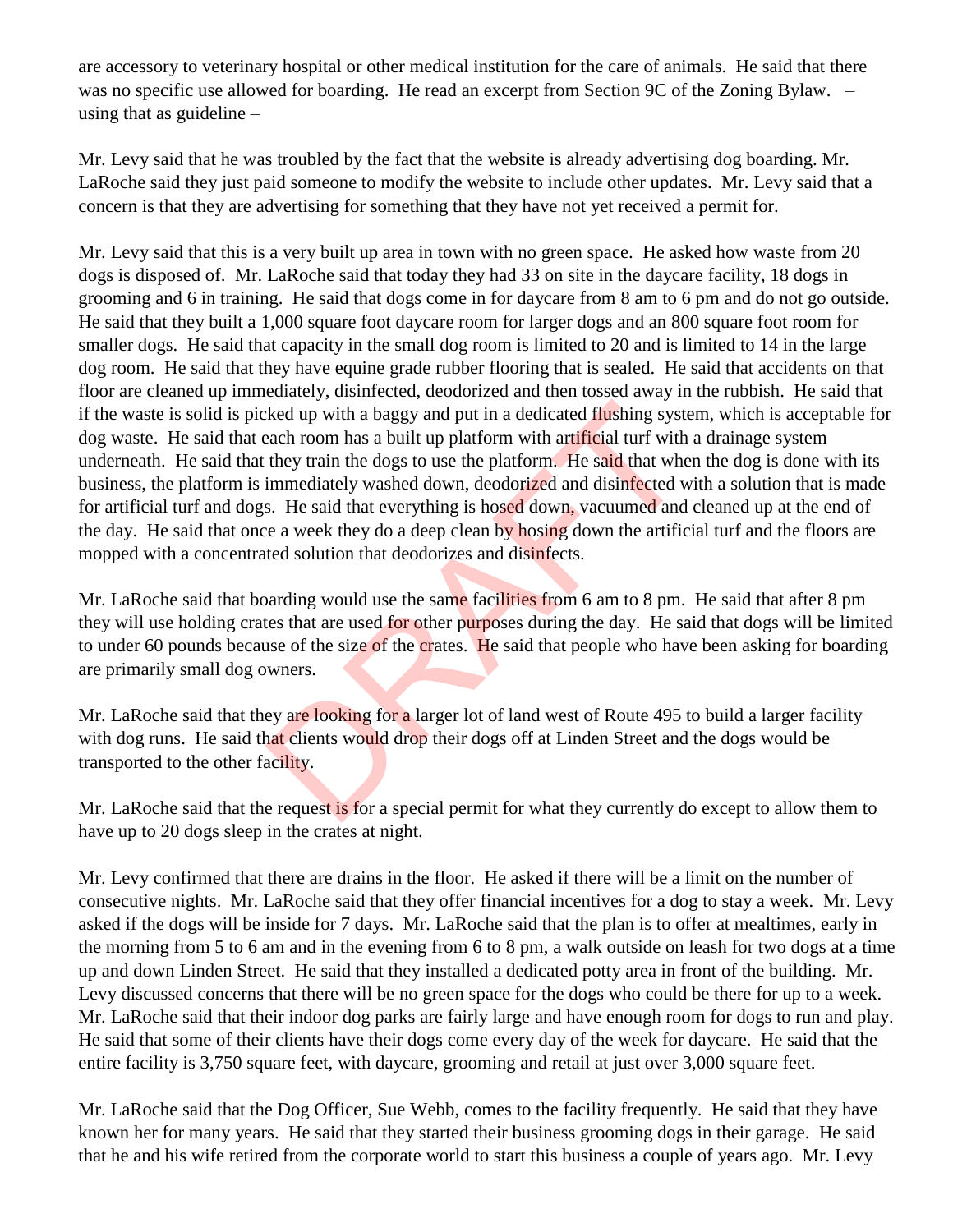said that it is a laudable goal and he applauded them for their entrepreneurialism but questioned whether this is the right place in town for it.

Mr. Becker said that for the Board to make a determination for a special permit, it needs to find that the proposed use is similar to one or more authorized uses in the district. He said that this property could be LSOD, Industrial or Business District. He said that the only thing that he found in any of those districts is a veterinary hospital. He said that he was not convinced that it is an allowed use in this district. Mr. Levy said that there are no other 24 hour or overnight uses in the district.

Mr. LaRoche said that they would expect to have an attendant spend the night on site. He said that the dogs will never be left unattended, there are no residential areas close by, no one else in the building at night and there will be no additional traffic. Mr. Redgate asked what the closest residence is. Mr. LaRoche said that there are some townhomes behind the Citgo Station. Mr. Sheffield said that there some residences above the CT Paint Store.

Mr. Redgate said that doggy daycare may not have been considered when the bylaw was written He said that doggy daycare is a business that has a great unmet demand in Wellesley. He said that the term kennel implies many animals in cages in close proximity. He said that this facility has a lot of interior open space. He said that kennel may not be a good comparison to what is in the bylaw but it is the closest that the Board has. Ms. LaRoche said that it will be night care in their daycare rooms. ggy daycare may not have been considered when the bylass that has a great unmet demand in Wellesley. He said cages in close proximity. He said that this facility has a mot be a good comparison to what is in the bylaw but i

Mr. LaRoche said that there is a large demand for the business. He said that they started 1.5 years ago with one client out of their garage and today they have over 1,500 human clients and over 1,800 dog clients. Ms. LaRoche said that they had 80 new clients last month.

There was no member of the public who wished to speak to the petition.

Mr. Levy read the Planning Board recommendation.

Mr. Levy said that the initial issue is whether the Board has the authority to grant a special permit for this particular use. He said that if the Board can get past that determination, he would want to see a letter from the Dog Officer and the Board of Health saying that they have no objections. Mr. Becker said that there should be some documentation about the things that the Board heard about tonight. Mr. Levy said that he would like to see a floor plan and a description of the operation of the business.

Mr. Levy said that it is a great use and there is a great need but he questioned whether this is the right place for it. He said that dogs should be able to go outside and get fresh air and run.

Brian Menna, 30 Cottage Street, said that his mother lives in Brookline and family friends who live in other cities and towns use similar services where the greenspace is limited. He asked that the Board keep in mind that similar places exist where daycare is converted for night and kennel care in the same facility where it is more densely populated and there is less greenspace.

Mr. Becker said that the issue is that when you look at the other allowed uses in the business district and the industrial district, there is nothing in the bylaw that allows for 24 hour operations. He said that for lack of a specific authorization for the use, it was difficult for him to determine that the proposed use is similar to another use. He said that he understands the need for it but that is not the issue. He said that the fundamental issue is whether the Zoning Bylaw allows this use. He said that he could not find that.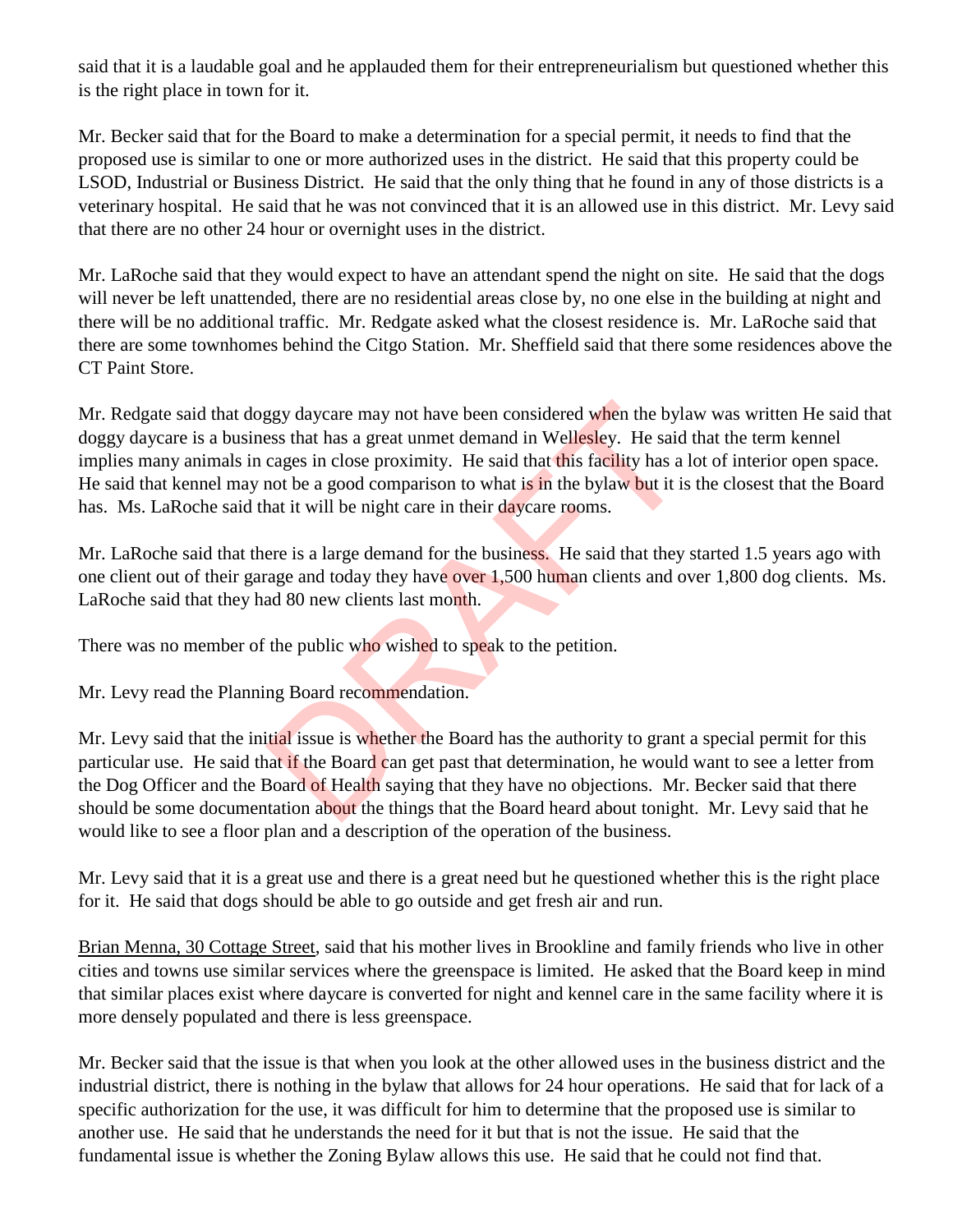Mr. LaRoche asked if it was prohibited anywhere in the Zoning Bylaw. Mr. Becker said that the bylaw lists the allowed uses. Mr. Levy said that the only time he saw boarding or kennel mentioned in the Zoning Bylaw was for the Wellesley Square Commercial District.

Mr. Levy said that approval would require a unanimous vote of the Board. He discussed allowing the petition to be withdrawn without prejudice. Mr. LaRoche requested that the petition be allowed to be withdrawn without prejudice.

Mr. Becker moved, Mr. Redgate seconded the motion, and the Board voted unanimously to allow the petition to be withdrawn without prejudice.

Mr. Becker voted aye. Mr. Redgate voted aye. Mr. Levy voted aye.

# ZBA 2028-18, DAVID & MYEONG COLETTA, 39 ATWOOD STREET

Present at the public hearing was David Coletta, the Petitioner, who said that a special permit was approved a couple of years ago to widen the garage by 4 feet and add a second floor. He said that he has just recently started to work on getting the project done by getting an architect. He said that he hopes to get it built in the spring. He said that he does not plan to move forward with the expansion at the corner of the house at this time. EXAMENTER EXAMPLE EXAMPLE EXAMPLE EXAMPLE EXAMPLE EXAMPLE EXAMPLE EXAMPLE EXAMPLE EXAMPLE EXAMPLE EXAMPLE AND A SURFERE THE SAID of the project done by getting an **architect**. He said that he coses not plan to move forwar

Mr. Levy said that a special permit was granted for a period of two years on May 17, 2018. He confirmed that the request is for extension of that approval.

Mr. Sheffield asked if there will be heat in the upper floor. Mr. Coletta said that he would like to put electrical in the garage and at some time add electric heat. Mr. Levy confirmed that there will be no plumbing.

Mr. Sheffield said that because of the open stair, the garage and office is considered to be one space. He asked about smoke and carbon monoxide detectors. Mr. Coletta said that he will provide all of the safety requirements.

Mr. Levy read the Planning Board recommendation. He confirmed that the plans have not changed. He said that extension would be for one year.

There was no member of the public wished to speak to the petition.

Mr. Redgate moved, Mr. Sheffield seconded the motion, and the Board voted unanimously to approve extension of the special permit for one year.

Mr. Redgate voted aye. Mr. Sheffield voted aye. Mr. Levy voted aye.

# ZBA 2020-34, GUY & MAYA YEHIAV, 1 PICKEREL ROAD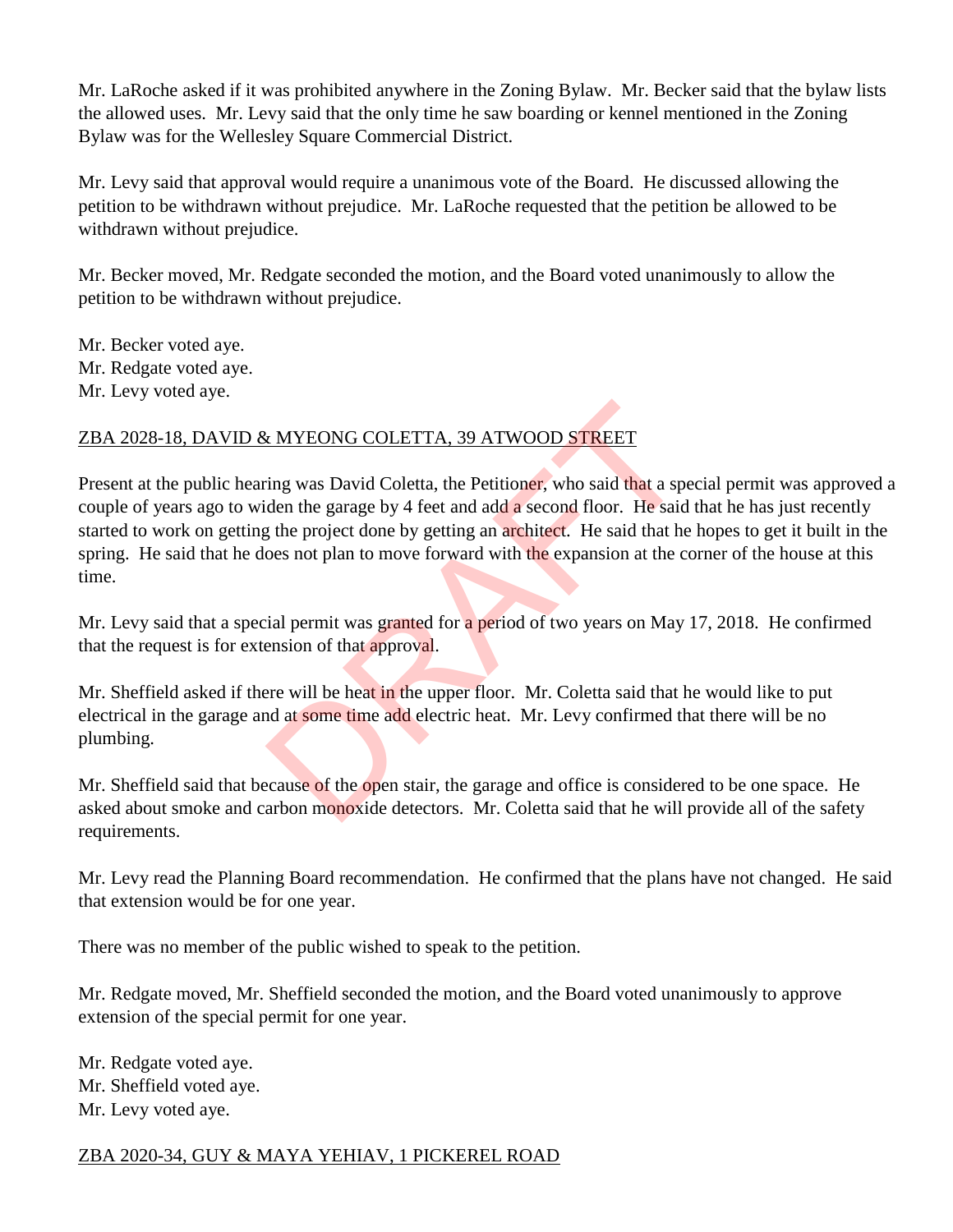Present at the public hearing were David Himmelberger, Esq., Guy and Maya Yehiav, the Petitioner. Mr. Himmelberger said that the request is to raze and rebuild the existing home on a nonconforming lot with insufficient setbacks. He said that also present at the hearing were Greg Legault, Architect, Kevin O'Leary, Engineer, Jillson Company, and John Sullivan, Builder.

Mr. Himmelberger said that the lot is 4,092 square feet and is reached via Natick. He said that existing setbacks are 11.6 feet in the front, 8.1 feet on the left side and 10. 1 feet on the right side. He said that an air conditioning unit is located in the setback area. He said that the request is for a special permit for a new home that will maintain the existing setbacks and add a second story. He said that in 2006 the Board approved a special permit to add a second story over the existing home but the project was not done. He said that the existing home has a height above finished grade at the front of 23.4 feet and the new home will be 34.11 feet from average finished grade due to the drop off of approximately eight feet from the front to the back of the lot. He said that the height at the street will present at approximately 27 feet tall. He said that a variance or modification of a variance is sought to permit a rear first floor deck with a 7.7 feet setback to replace a patio. He said that the requested 7.7 foot setback is only to the property line and there is another 25 feet of land owned by the town before getting to Morses Pond. He said that ZBA decision 55-24 characterized the relief granted for the setbacks as a variance but called it an exception. He said that they do need a variance for the rear deck and for relocation of the hot tub to the rear, according to Michael Grant, Building Inspector.

Mr. Himmelberger said that existing lot coverage will decrease from 1,964 square feet to 1,607 square feet due to removal of other decking on site. He said that the project was reviewed by the Wetlands Protection Committee (WPC) and an Order of Conditions was recorded at the Registry of Deeds. He said that the property is located in a flood plain and a wetlands buffer. He said that there was a question raised after the submittal about whether flood plain requirements pertained to the project. He said that they submitted a supplemental plan that shows a decrease in ground coverage, so the flood plain law does not apply. that the requested 7.7 foot setback is only to the property<br>t town before getting to Morses Pond. He said that ZBA<br>ranted for the setbacks as a variance but called it an exce<br>ar deck and for relocation of the hot tub to th

Mr. Himmelberger said that this is a tight knit neighborhood. He said that six to seven letters or emails were submitted in support of the project. He said that they request a variance for the hot tub and deck, citing the basis for that on the unusual trapezoidal shape of the lot, the eight foot drop off from front to back, as well as a request for a special permit for the reconstruction of the pre-existing nonconforming structure that will not be substantially more detrimental to the neighborhood than the existing nonconformity. He said that while recognizing that each case is unique, the Board has issued special permits in the neighborhood.

Mr. Levy said that it is a unique neighborhood and the Board has seen a number of petitions over the years. He said that it was originally a neighborhood of summer camps. He said that this is one of the smallest lots and the largest houses. He said that TLAG will almost double and exceeds the lot area. Mr. Himmelberger said that over 1,000 square feet will be in the basement and not project as significantly as the TLAG might suggest. Mr. Levy said that the property is located in a 10,000 square foot district and is 60 percent smaller than what is zoned for the district. He said that the proposed TLAG is 20 percent larger than what is permitted in the 10,000 square foot district. Mr. Himmelberger said that the proposed house will retain the existing footprint. He said that the prior approval for a second floor probably pre-dated TLAG. He said that this is a unique neighborhood and the neighbors are supportive of this project.

Mr. Sheffield said that this is an appropriate addition to the community. He said that the house presents itself as a narrow house to Pickerel Road. He said that it would appear to not be as large as some of the adjacent houses that are oriented in a different fashion.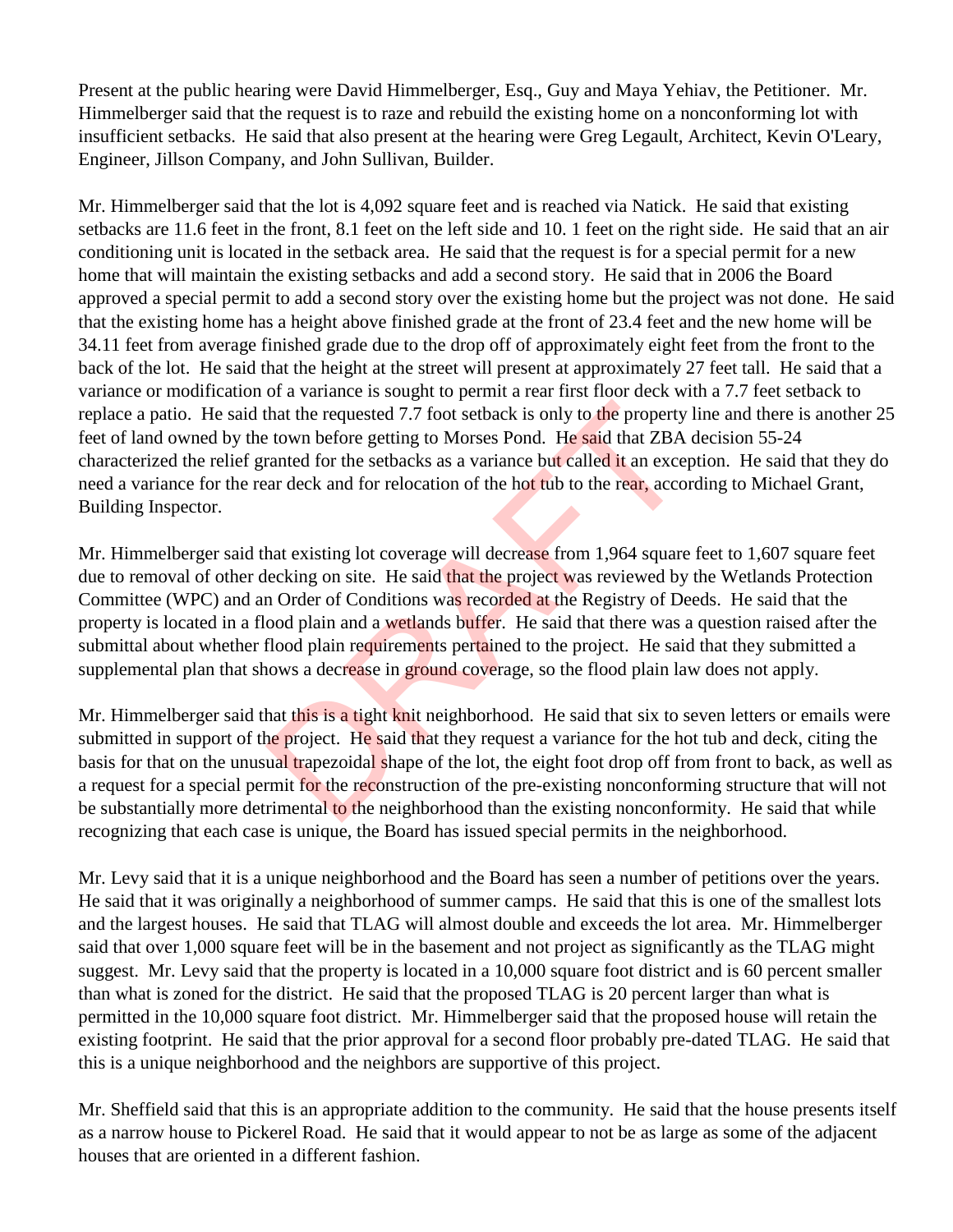Mr. Redgate asked for the square footage of the proposed house. Mr. Himmelberger said that it will be 4,272 square feet, with 1,000 square feet in the basement. Mr. Redgate said that with the slope it will essentially become a three story on the left, right and rear, which seem quite large from that point of view. Mr. Himmelberger said that it is relatively narrow from the street and you do not get a full side on view from the street. He said that the abutter directly to the left at 9 Pickerel Road is supportive. Mr. Levy said that the house on the other side is in Natick. Mr. Himmelberger said that a portion of the Natick house pushes over the line. He said that 9 and 3 Pickerel Road neighbors as well as others up and down the street are supportive.

Mr. Levy discussed the variance standard. He said that more than the shape and topography, the issue is the size of the lot, which is one of the smallest lots in town and is less than half the required size for the district. He said that according to the Planning Board, it would be the largest house on the street on the smallest lot.

John Thompson, 10 Pickerel Road, said that he strongly supports the project. He said that as you drive down the street, the house appears small from Pickerel Road because of the slope of the lot. He said that the house next door in Natick has a lot of trees that obscure the side of the house. He said that he was speaking on behalf of the neighbors and they hope that the Board will allow the project.

Joel Lunger, 25 Pickerel Road, said that there is also a wall on the right side of the house. He said that the house sinks down and is really hidden as you head down **Pickerel** Road. He said that there is also a wall on the driveway side, so you do not see a massive house either way. He said that he went through the process with the Board years ago. He said that he has a small lot and the town owns property in back of it. He said that he has a basement, first and second floors and an attic. He said that the house height from the rear elevation is consistent with houses on Pickerel Road and several houses around the pond because all of the houses have the same issue with narrow lots with houses that look like tall houses in the back with a small street side façade because of the hill. He said that he is supportive of the project and thinks that it will be a great addition and consistent with the neighborhood. ars small from Pickerel Road because of the slope of the<br>lot of trees that obscure the side of the house. He said th<br>md they hope that the Board will allow the project.<br>Road, said that there is also a wall on the right sid

Mr. Himmelberger said that the back elevation is shown on Plan A2.2. He said that it is comparable to the other houses in the neighborhood because they all have the drop off to the rear and tried to take advantage of the view out over the water. Mr. Lunger said that quite a few houses are very tall above the water. Mr. Thompson said that most of the houses are taller from the pond side.

Mr. Yehiav confirmed that the neighbor in Natick is aware of the proposed plans.

Mr. Sheffield said that the height of the house is mitigated for a car coming down the hill to this neighborhood from Natick.

Mr. Sullivan said that 65 percent of the space is in the basement. He said that the back and three quarters of the sides will be exposed.

Mr. Himmelberger discussed Mr. Sullivan's experience working on 11 and 9 Pickerel Road. He discussed construction access. Mr. Sullivan said that because there are no lay down areas, they bring materials in as needed on 100 yard trailers. He said that they had a fire detail because the road was blocked. He said that all debris and fill was brought off site. He said that they emailed and spoke to the neighbors.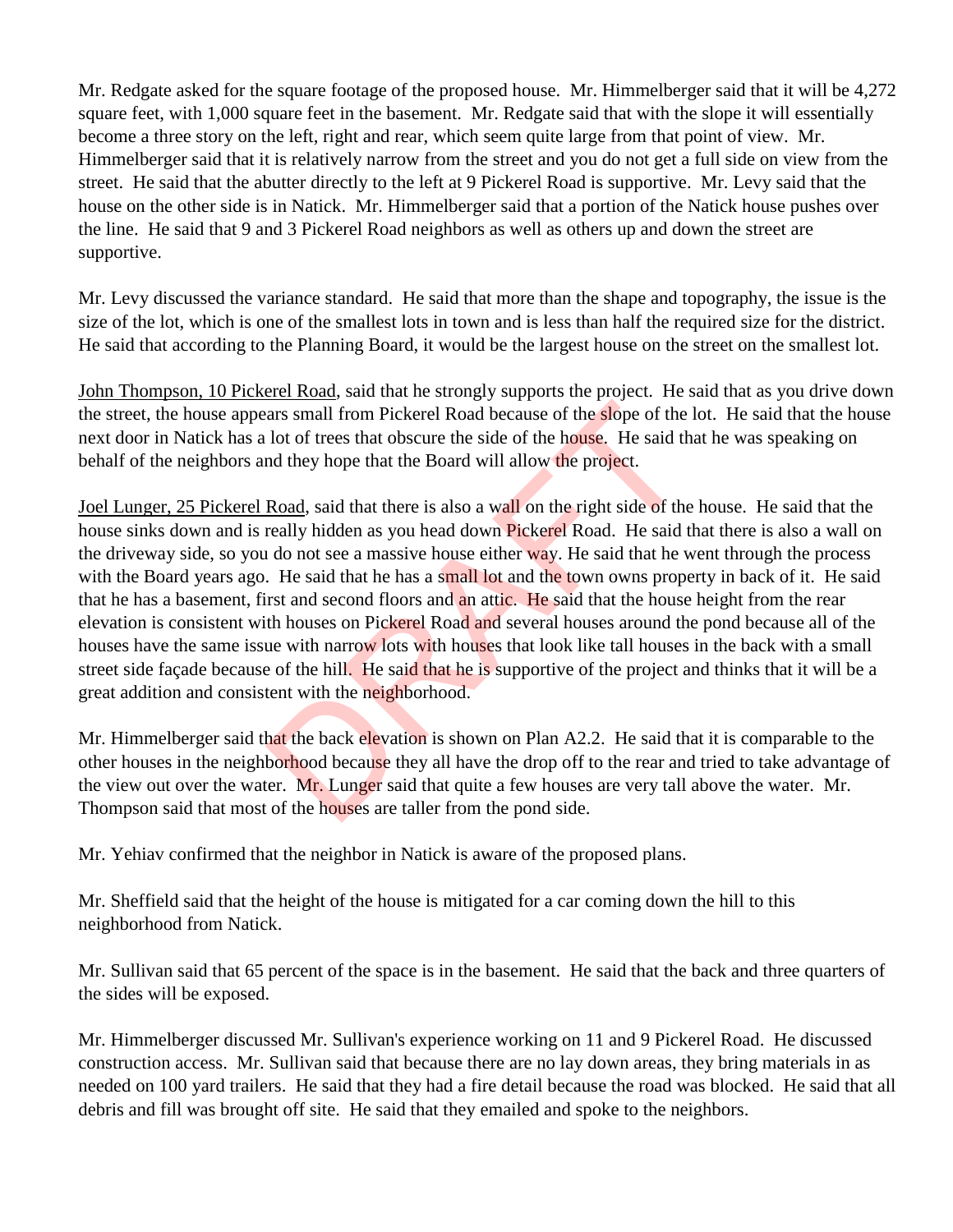Mr. Levy said that he said letters of support from the owners of 9 and 3 Pickerel Road. He confirmed that the owners at 4 or 5 Pickerel support the project. Mr. Lunger said that the neighbors are used to construction on tight sites on their street. He said that they have learned to cope with it and respect each other with the road. He said that Mr. Sullivan has been good about communicating with the neighbors and lets them know when there will be an activity that might impact them.

Mr. Redgate asked about excavation or change in elevation. Mr. Sullivan said that there will be no in elevation. Mr. Redgate asked why Michael Grant considers this to be a basement when there are no parts of it that are underground. Mr. Sullivan said that the front, right and left side are underground. He said that the left side will be knee wall that comes up to ground level at the back and then steps up again. He said that 65 percent of the basement is underground with three corners at the back that are open. He said that there will be 28 feet of driveway on the left side.

Mr. Himmelberger said that the height at the front will be 27 feet but the average finished grade because of the drop off is 34 feet 11 inches. He said that the part that is in the public view is 27 feet. He said that Sheet A2.1 shows a height of 34 feet 11 inches at the rear, which would make the average from finished grade less at 34.9 feet. He discussed ceiling heights.

Mr. Redgate said that the flood elevation shown on one of the plans is124, which appears to be higher than the doorways on the basement. Kevin O'Leary said that the basement slab is higher than flood plain by approximately four inches. He said that the flood plain is elevation 124.0 and the proposed basement slab elevation is 124.3. He said that re-grading the property slightly increases the flood capacity. He said that they will be adding approximately 150 cubic yards of flood capacity, so at project build out the floor levels will not be as high around the pond by a small incremental amount. 4 feet 11 inches at the rear, which would make the averaged ceiling heights.<br>
flood elevation shown on one of the plans is 124, which<br>
ment. Kevin O'Leary said that the basement slab is high<br>
s. He said that the flood plai

Mr. Sheffield asked about disruption to the neighborhood. Mr. Thompson said that the builder has demonstrated with two projects the ability to do the construction on small lots with minimal disruption to the neighborhood. He said that the hill ramps up steeply so other than the house next door, the rest of the houses in Natick are uphill. Mr. Himmelberger said that the topography line is 140 at the Wellesley line on Pickerel Road and runs up to 180, for a 40 foot elevation gain from the Wellesley line to 7 or 8 Pickerel Road.

Mr. Redgate asked for a brief description of the unique roof treatment and window elements. Mr. Legault said that from the street they tried to make the face of the house look narrow and keep the window sizes in keeping with the neighborhood. He said that they recessed the front door. He said that the character changes at the back with almost floor to ceiling windows to take advantage of the pond views. He said that there will be clapboard siding on the street side of the house that transitions to board and batten as it goes around and then becomes mostly windows and trim at the back. He said that they will do half timber trim in the gables

Mr. Levy read the Planning Board recommendation.

Mr. Levy said that the most persuasive part of this hearing is the neighbors' support. He discussed the legal standard for granting a special permit and the finding that the proposed structure shall not be substantially more detrimental to the neighborhood than the existing nonconforming structure. He said that considering the neighbors' comments, he believes that the Board can make that finding.

Mr. Levy asked what the variance is requested for. Mr. Himmelberger said that relief is requested for the rear setback for the deck at 7.7 feet and for the proposed location of the hot tub in the setback. Mr. Levy asked how this house compares to other houses in the neighborhood with respect to proximity to the edge of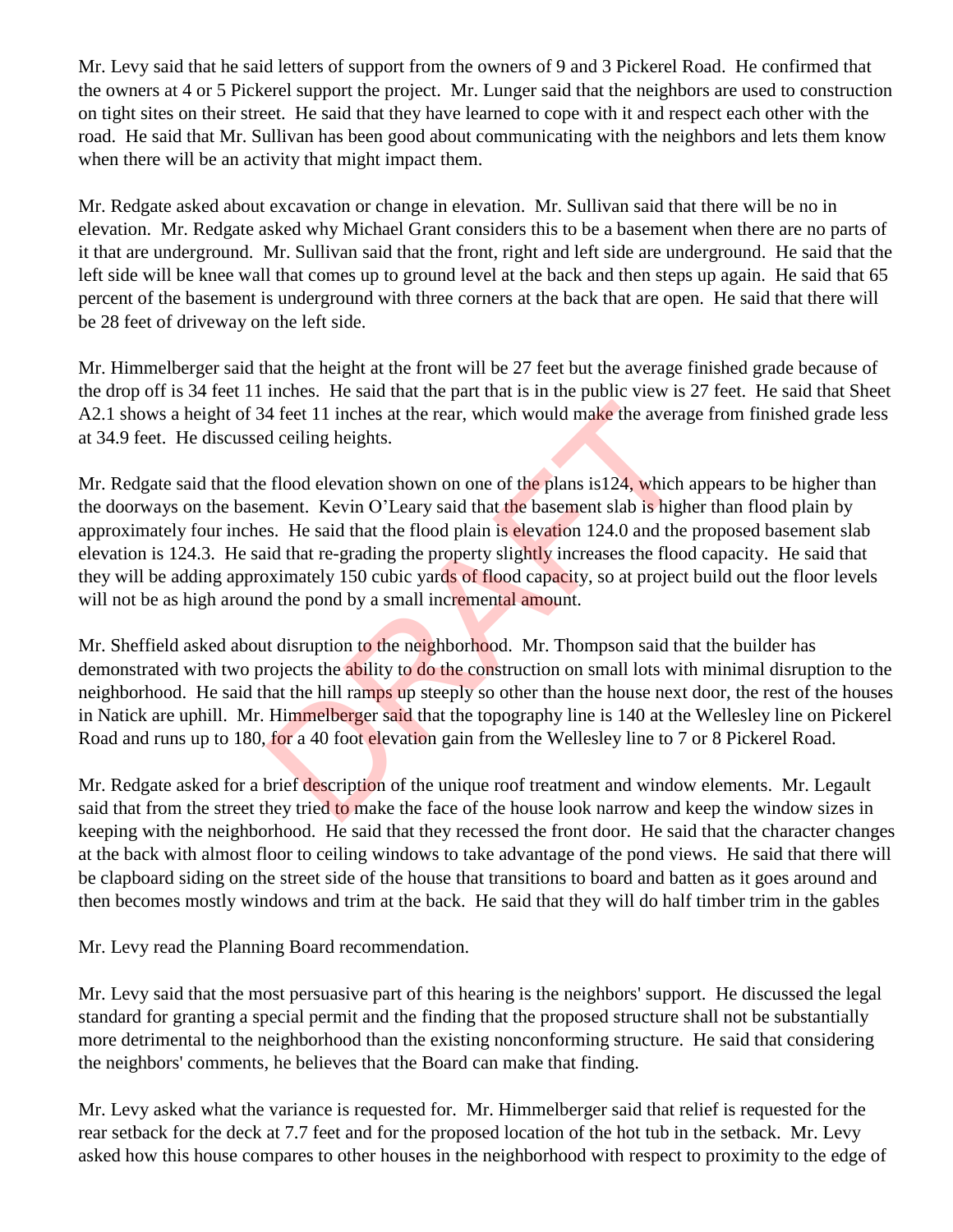the water. Mr. Himmelberger said that every house on this side of Pickerel Road before it crosses the bridge to the eastern portion of Pickerel Road has town land between it and the water. He said that after crossing the bridge on the south side, they have substantial amounts of land between the houses and the water. Mr. Levy confirmed that this will not be closer to the water than other houses. Mr. Himmelberger said that it is further away from the water than 8 Pickerel Road. Mr. Sullivan said that 9 Pickerel Road is 7 feet off of the town property.

Mr. Levy discussed a hardship with respect to the variance. He said that it is not so much shape as it is size. Mr. Himmelberger said that there is a drop off. Mr. Levy said that the drop off does not affect the setback. Mr. Himmelberger said that the lot is trapezoidal, which is an unusual shape.

Mr. Redgate moved, Mr. Sheffield seconded the motion, and the Board voted unanimously to approve a variance, finding that literal enforcement of the provisions of the Zoning Bylaw would involve substantial hardship, financial or otherwise, to the petitioner owing to circumstances relating to the shape of such land, which does not generally affect the zoning district in which it is located, the hardship has not been selfcreated, and desirable relief may be granted without substantial detriment to the public good, and without nullifying or substantially derogating from the intent or purpose of the Zoning Bylaw.

Mr. Redgate voted aye. Mr. Sheffield voted aye. Mr. Levy voted aye.

Mr. Redgate moved, Mr. Sheffield seconded the motion, and the Board voted unanimously to approve a special permit and make a finding that the proposed structure shall not be substantially more detrimental to the neighborhood than the existing nonconforming structure. ief may be granted without substantial detriment to the p<br>y derogating from the intent or purpose of the Zoning By<br>Sheffield seconded the motion, and the Board voted una<br>a finding that the proposed structure shall not be s

Mr. Redgate voted aye. Mr. Sheffield voted aye. Mr. Levy voted aye.

# ZBA 2020-40, JON & ALLEXE-LAW FLOOD, 7 CAVANAGH ROAD

Present at the public hearing were Jon and Allexe Flood, the Petitioner. Mr. Flood said that they have owned the property since 2000. He said that they have come before the Board two times for other requested improvements and those requests were approved. He said that the current request is to construct an exterior stair from the master bedroom on the second floor that comes down to the side of structure and lands at the end of the driveway and to also replace and expand an existing shed.

Mr. Flood said that he has correspondence from Michael Grant, Building Inspector, who stated that his opinion was that a special permit was not required for the stairs because they are uncovered and the landing that is in the setback is less than 25 square feet.

Mr. Flood said that the existing shed is 6 feet by 20 feet, for a total of 120 square feet. He said that the southern side of the shed at its closest point is just over 3 feet from the property line. He said that the proposal is to maintain that setback. He said that the rear setback of the shed is conforming at 13 feet. He said that the existing shed was built in the mid to late 1950's. He said that it is an open air structure. He said that the request is for a special permit for a proposed shed that would increase the width from 6 feet to 10 feet, with a total square footage of 200 square feet. Ms. Flood said that it will extend into the yard.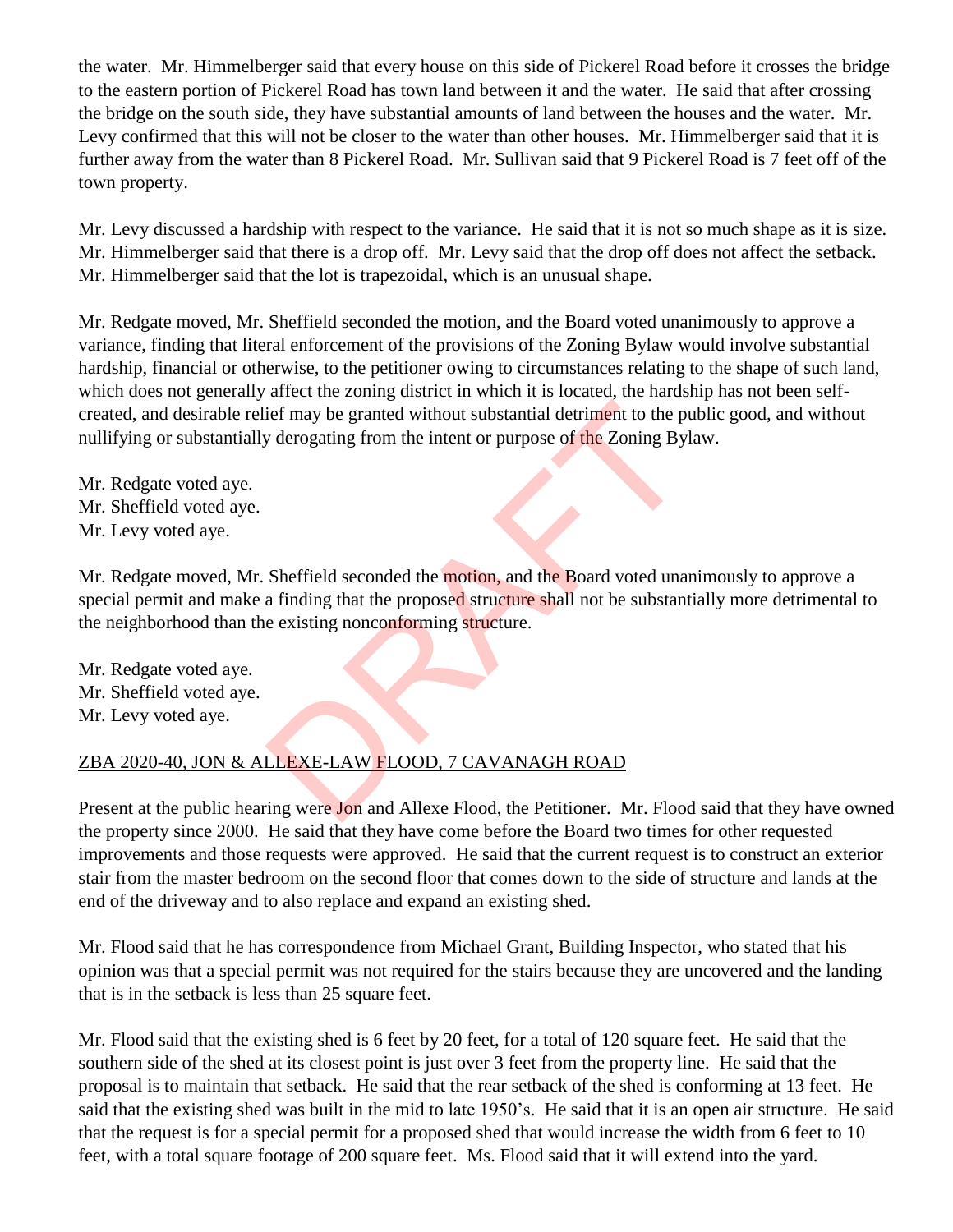Mr. Levy asked about electrical or plumbing. Mr. Flood said that there is existing electrical for a light and outlets but no plumbing.

Mr. Levy asked about the height of the existing and proposed shed. Mr. Flood said that the existing height is 9 feet and the proposed height is 12 feet.

Mr. Flood said that they spoke with many of the neighbors and there were no objections. Ms. Flood said that the neighbor who is next door has a large garage that obscures the view. Mr. Levy said that the properties abutting the southerly property line face onto Elmwood Road. Mr. Flood said that he spoke with the former owner's daughter who remembered her father constructing the shed when she was young. She sent a picture of the shed dating from 1978. He said that her recollection is that the shed was built in the mid to late 1950's.

Mr. Flood said that he asked Mr. Grant about Zoning Bylaws in effect when the shed was built. He said that according to the 1956 bylaw, the side yard setback was 20 feet and there was an exception to the bylaw that allowed for ancillary structures that were not more than 1.5 stories and not used for human habitation. Mr. Grant told him that he would be surprised if there was documentation for the shed since the Building Code did not go into effect until 1975.

Mr. Flood said that proposed lot coverage will be 1,686 square feet or 13 percent. He said that there are 24 homes fronting on Cavanagh Road and 21 of them have structures in excess of 100 square feet within the side yard setback and 12 of them have ancillary structures in excess of 200 square feet. He discussed an expanded count of homes with ancillary structures in addition to Cavanagh Road. He said that the neighborhood consists of many nonconforming accessory structures. He requested that the Board approve a special permit. law, the side yard setback was 20 feet and there was an e<br>ctures that were not more than 1.5 stories and not used fo<br>buld be surprised if there was documentation for the shed<br>il 1975.<br>Sosed lot coverage will be 1,686 squar

Mr. Levy asked if any consideration had been given to shifting the shed to the north to try to mitigate for the additional 3 feet in height, which will be more imposing than the current structure. Mr. Flood said that the greatest visibility is for the neighbors to the south. He said that if they shifted the shed north, it would be more visible. Ms. Flood said that the neighbors across said that they like the location of the new shed. Mr. Flood said that by shifting the shed off of the property line would bring it further into the yard and because of angle of house and garage would increase the view of the shed.

Mr. Redgate said that the neighborhood plan that the Petitioner displayed was helpful. He asked if the yard is fenced. Mr. Flood said that there is a stockade fence at the rear on the neighbor's property and the other sides have wire fencing.

Mr. Levy asked if the purpose of the shed is just for storage. Mr. Flood said that it is used for storage and will still be used for the same purpose.

Mr. Redgate said that the fence lessens the impact. He suggested that the new shed be installed to make it perpendicular to the lot lines.

Mr. Sheffield said that there is no room for planting or screening between the shed and the lot line. Ms. Flood said that there is an existing grave vine there.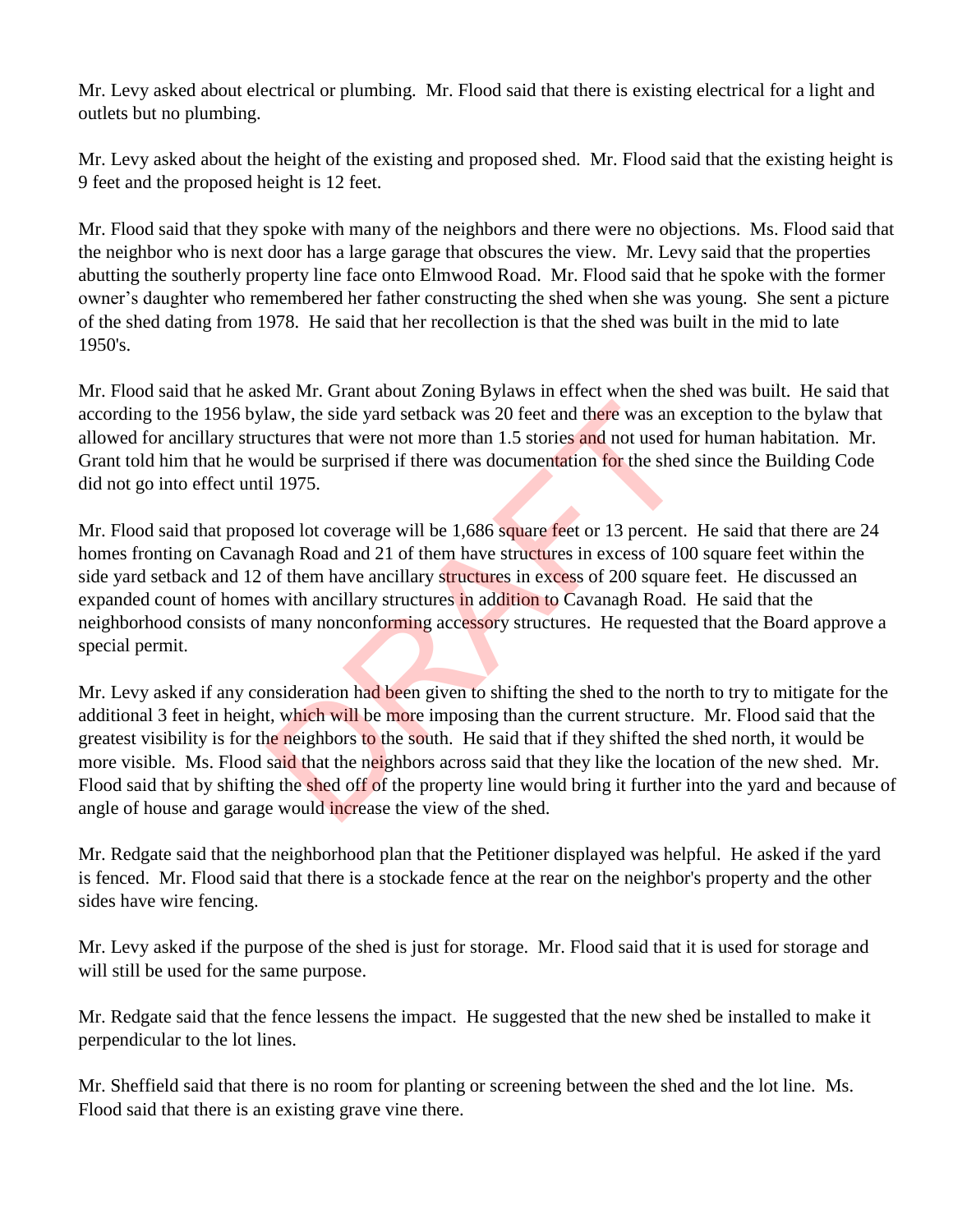Mr. Sheffield asked if the shed will be as shown in the materials submitted as pre-manufactured. Mr. Flood said that the shed will come to site panelized.

Mr. Levy asked if the Petitioner would have a problem with squaring the shed off with the property lines, using 6.3 feet for the setback.

There was no member of the public who wished to speak to the petition.

Mr. Levy read the Planning Board recommendation.

Mr. Redgate moved, Mr. Sheffield seconded the motion, and the Board voted unanimously to grant a special permit, subject to a condition that the shed be realigned to be parallel with the lot line at a setback that is no closer than 6.3 feet.

Mr. Redgate voted aye. Mr. Sheffield voted aye. Mr. Levy voted aye.

## ZBA 2020-41, OLGA BORIC, 30 RIVER RIDGE

Present at the public hearing were Olimpiu Dejeu and Olga Boric, the Petitioner. Mr. Dejeu said that the request is for a special permit/finding or modification of a variance to extend a nonconforming structure and build one level addition with a garage underneath.

Mr. Dejeu displayed an Existing Conditions Plan. He said that 30 River Ridge is located in a 10,000 square foot district Single Residence District and a Water Supply Protection District. He said that the lot is odd shaped and has a nonconforming right side and front yard setbacks as well as nonconforming frontage. He displayed the location of Riverfront Protection Line. He said that the addition will encroach into the protection area. He said that an Order of Conditions was approved by Wetlands Protection Committee (WPC) on June 5, 2020. DRIC, 30 RIVER RIDGE<br>
ing were Olimpiu Dejeu and Olga Boric, the Petitioner.<br>
rmit/finding or modification of a variance to extend a no<br>
sixisting Conditions Plan. He said that 30 River Ridge is<br>
Existing Conditions Plan.

Mr. Dejeu displayed the proposed plot plan. He said that existing lot coverage of 8 percent will increase to 17 percent, which is below the maximum allowed. He said that TLAG will be 3,481 square feet, with 640 square feet in the basement and garage. He said that the existing height of 25.7 feet will increase to 26.1 feet. He said that the proposal is to extend the current house out with the addition. He said that the garage doors will meet the required 30 feet to the side lot line. He said that there will be no new nonconformities. He said that they tried to minimize the impact to the Riverfront Protection area.

Mr. Dejeu said that they showed the plans to the neighbors and they were supportive. He said that some of the neighbors sent emails in support of the project.

Mr. Redgate asked about access to the garage. Mr. Dejeu said that there is a driveway from the street. He said that the driveway will be permeable pavers.

Mr. Sheffield said that he liked the plans.

Mr. Levy asked if any member of the public wished to speak to the petition.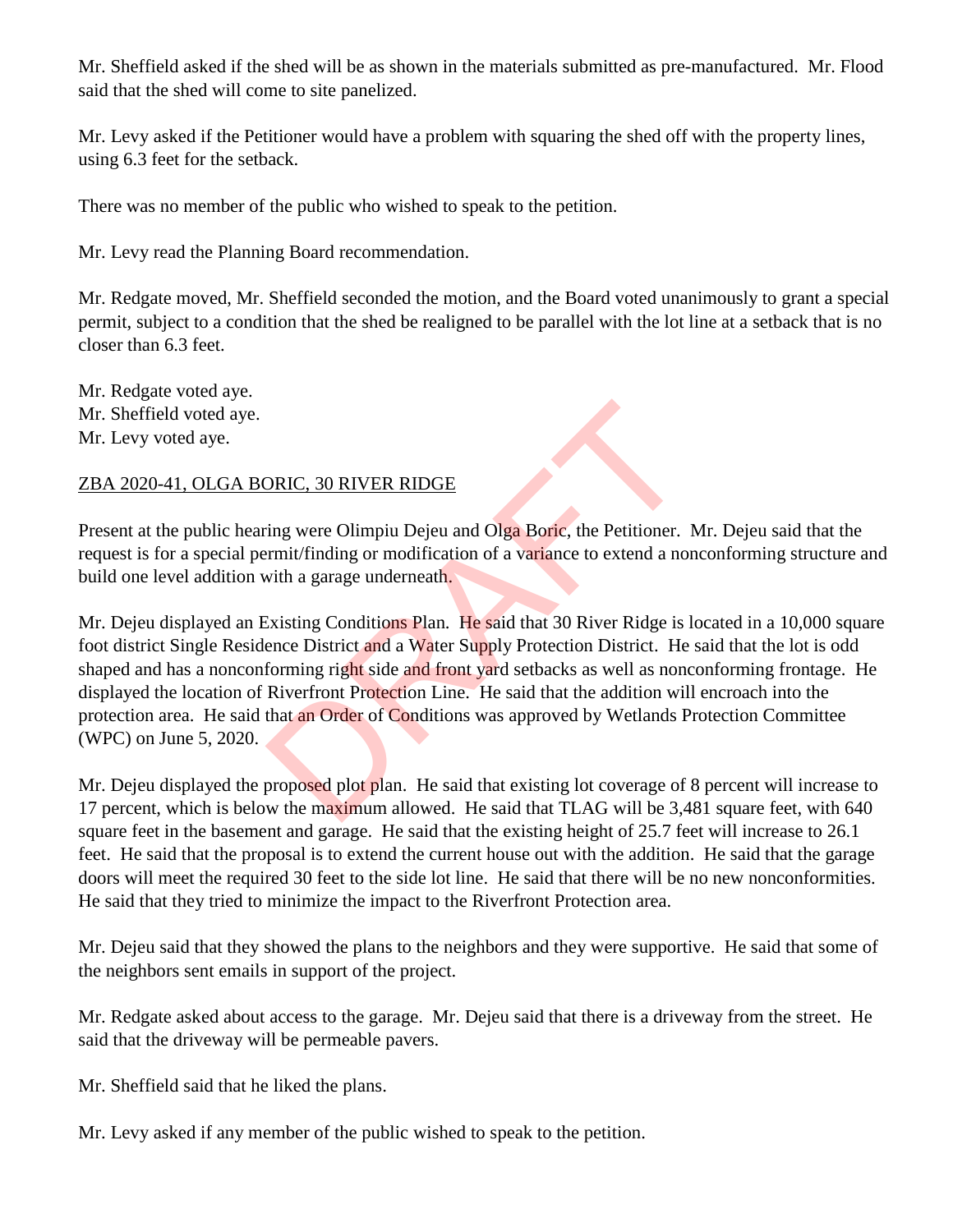Mr. Levy read the Planning Board recommendation.

Mr. Redgate moved, Mr. Sheffield seconded the motion, and the Board voted unanimously to grant a special permit, finding that the proposed structure shall not be substantially more detrimental to the neighborhood than the existing nonconforming structure.

Mr. Redgate voted aye. Mr. Sheffield voted aye. Mr. Levy voted aye.

#### ZBA 2020-42, RICHARD & MARY QUINCY, 19 LINCOLN ROAD

Present at the public hearing was Mike Tartamella, Architect, representing Richard and Mary Quincy, the Petitioner. Mr. Tartamella said that 19 Lincoln Road is a 1.5 story cape with an existing two car detached garage. He said that the house was built in approximately 1924 and was renovated in 1979. He said that it runs along Lincoln Road and the rear property line abuts Wellesley Country Club. He said that the lot is 15,838 square feet and is located a 20,000 square foot Single Residence District. He said that the current structure has a total living area of 2,532 square feet, which is modest for the neighborhood and the district. He said that the existing structure is nonconforming on the western property line with a 10.2 foot setback. He said that the existing detached two car garage has a setback of 3.8 feet, which increases to approximately 5 feet as it goes to the north.

Mr. Tartamella said that the proposal is to raze the existing two car garage and reconstruct a new two car garage further away from the existing setback and *improving* the current nonconformity. He said that the new two car garage will attach a new mudroom connector piece to the existing kitchen in the house. He said that the entire house will be renovated on the interior. He said that proposed TLAG will be approximately 4,000 square feet, which is well below the 5,900 square foot threshold for the district. He said that it will be well below the demolition delay calculations. He said that lot coverage will be well below the maximum allowed. He said that the project will be relocation of an existing detached garage and attaching with an improvement on the eastern setback side. He said that they spoke with the neighbors and they support the relocation of the garage. and the rear property line abuts Wellesley Country Club<br>located a 20,000 square foot Single Residence District.<br>g area of 2,532 square feet, which is modest for the neigh<br>structure is nonconforming on the western property

Mr. Levy said that the project will almost double the square footage. He said that the existing garage is 413 square feet and the proposed addition is 793 square feet. He asked about the height of the existing garage and the proposed garage. Mr. Tartamella said that the addition includes the mudroom connector. He said that the proposed height of the garage will be six feet higher than the existing height. He said that Sheet A1 shows a gable that runs from front to back, with the highest point of the gable along the east property line. He said that while the proposed ridge will be higher, it will still be lower than the existing house. He said that the roof will slope away from the east property line, so there will be less exposed elevation than what is currently there.

Mr. Redgate confirmed that the neighbors, the Costellos were notified. Mr. Tartamella said that they are the direct abutter to the east. He said that the Petitioner and the Costellos have spoken together a number of times to discuss landscaping and installing the buffer between the two driveways.

Mr. Levy asked about plumbing in the new structure. Mr. Tartamella said that there is no proposed finished space above the garage. He said that there will be a slight expansion above the mudroom. He said that above the garage will be attic storage. He said that the house is quite modest in comparison to the scale of other houses in the neighborhood. He said that the homeowners are downsizing to the area. He said that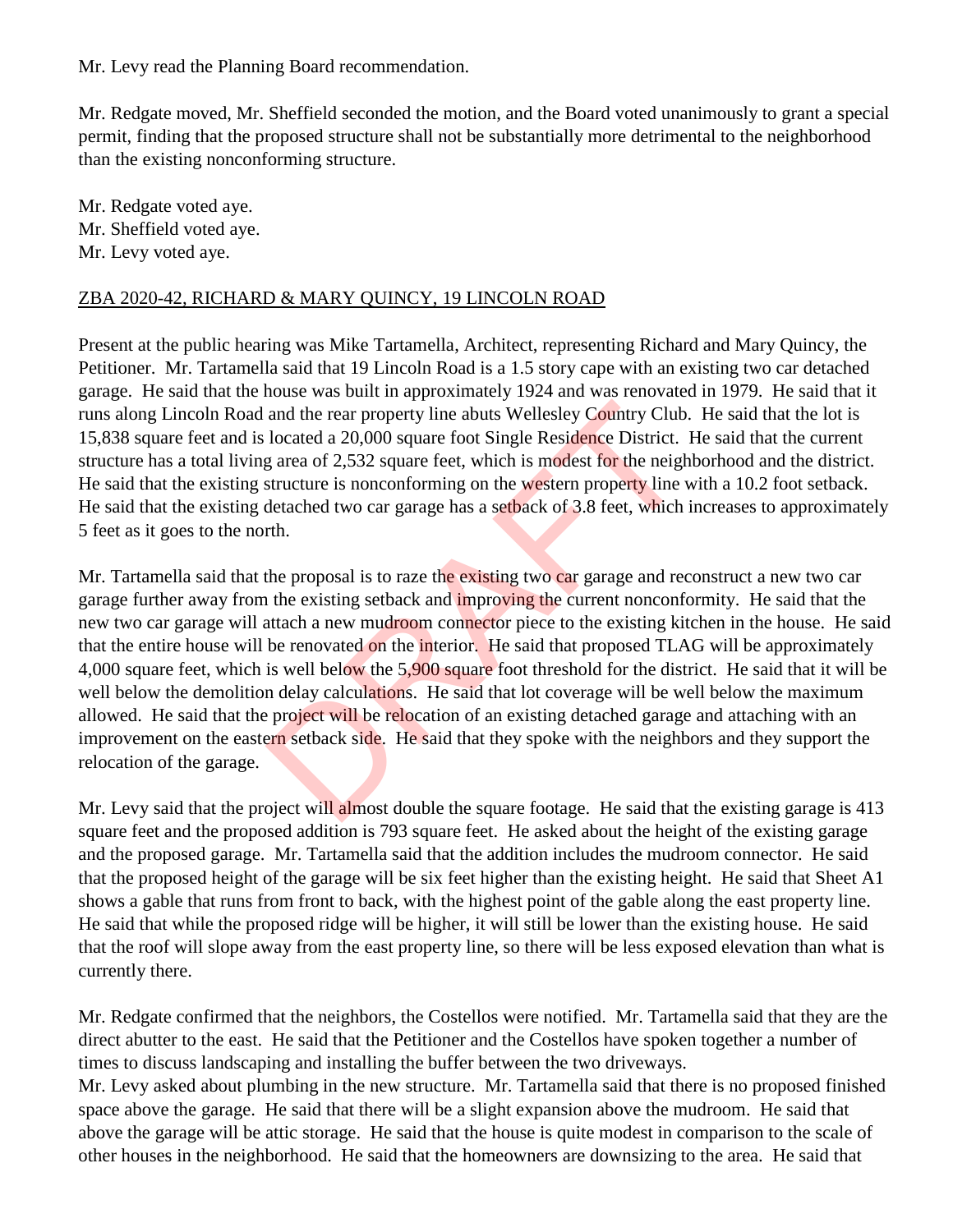they would like to have the garage attached for a number of reasons and would like to have a more reasonably sized garage because the existing garage is a little too tight.

Mr. Levy asked if the height is being driven by trying to fit into the architectural integrity of the building. Mr. Tartamella discussed the slope and pitch of the roof. He said that it will pick up on the existing architectural character. Mr. Levy said that the cupola is a nice structure but it is close to the lot line, which exacerbates the massing issue. Mr. Tartamella said that the purpose of the cupola was to add verticality to something that is horizontal. He said that they enlarged the chimney for the same purpose. He said that it is a false chimney that is an architectural detail that provides verticality. Mr. Levy said that his concern was the effect on the abutters with the cupola being so close to the lot line.

Mr. Sheffield said that all of his comments about the proposed structure would be positive.

Mr. Redgate asked how the intersection with the other driveway will be restored. He said that the new driveway will impact a stone wall and lots of trees will be coming out. Mr. Tartamella said that the existing driveway comes in low on the property. He said that the plan is to relocate the curb cut. He said that currently there is agreement to use the curb cut for both properties. He said that the new curb cut will located further up the street. He said that there will be an arborist's report. He said that the project will not trigger the Tree Preservation Bylaw. He said that intention is to thin out the trees, some of which are dead and others that have not been maintained over time. He said that the proposed driveway will be a straight shot and not so steep a slope. He said that the existing curb cut will be reduced to be sufficient for the property to the west. In the property. He said that the plan is to relocate the cuent to use the curb cut for both properties. He said that there the east of the said that there will be an arborist's report. He said that there will be an arbori

Mr. Becker questioned why this would not be a variance. He said that it starts out with an existing house that is nonconforming on the west side and the east side is conforming. He said that by attaching the garage to the house, it makes a new nonconformity on the east side of the house. Mr. Tartamella said that, by definition, the house is already nonconforming. He said that there are a couple of precedents for this in town.

Mr. Levy discussed special consideration given to one and two story houses. He said that this is an alteration to a detached garage, which is neither one or two story house. He said that it is a nonconforming garage and they will be adding a new nonconformity to the east side of the house. Mr. Tartamella said that there is a case log history of similar approvals done by special permit, particularly with nonconformities. He said that they would be connecting what is an existing nonconforming structure to another nonconforming structure. Mr. Levy said that the nonconformity is on the other side of the house. Mr. Redgate said that he agreed with Mr. Levy and Mr. Becker.

Mr. Sheffield said that he sat for other petitions with similar conditions. He said that they were judged as individual cases. He said that this seems like an appropriate solution.

Mr. Levy said that the Board has to apply the rules as it sees them, not whether it likes the project or not. He said that those other houses may have been nonconforming on that side but that is not what is currently before the Board. He said that in accordance with the bylaw and State Law, the Board tries to make properties as conforming as possible, and not create new nonconformities. He said that the homeowners may want to come back in the future to expand toward the front of the house using the nonconformity that will exist. Mr. Tartamella said that the garage is a structure and the house is a structure. He said that if the two are connected, they will still maintain their nonconformities. Mr. Levy said that currently it is a detached garage which could not be built today as a matter of right. He said that they could not expand the house to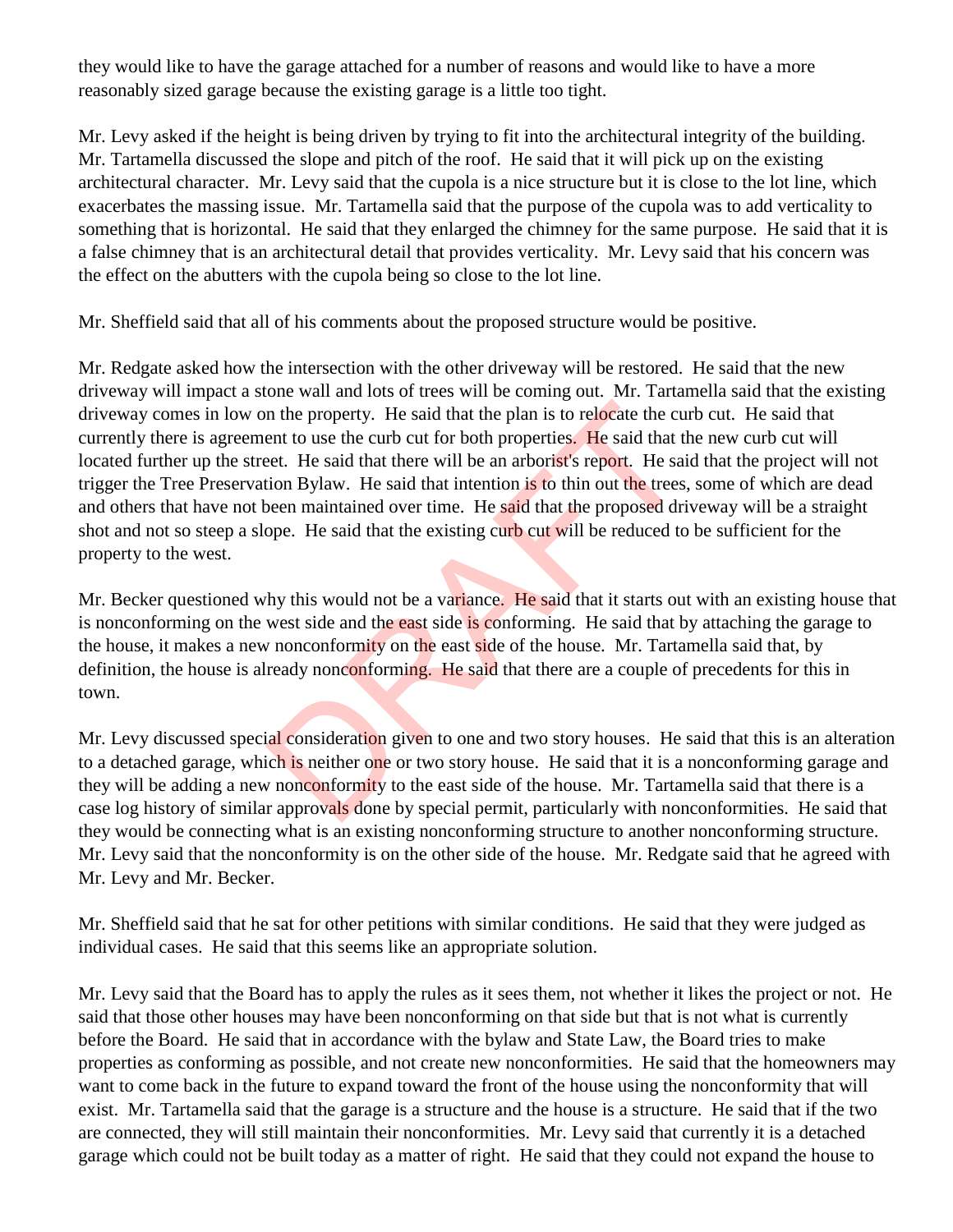the east without a variance. Mr. Tartamella said that there are other cases where that was acceptable. Mr. Levy said that it not before the Board and what happens in other cases is not persuasive. Mr. Tartamella said that they were working with what they thought would be the Board's interpretation of the bylaw. He said that because the language is open to that, they were hoping that the Board would see that favorably. He said that what they are proposing is well under the TLAG threshold, they addressed the mass and scale, and they have an architectural solution that enhances the overall character and scale and is not substantially more detrimental to the neighborhood. He said that they are not asking for something that is above and beyond in terms of mass and scale.

Mr. Levy said that the point of concern is whether the Board has the authority to grant this by special permit or whether it requires a variance. He said that there are two different criteria analyses. He said that he likes the project and thinks that it has been well designed. He discussed seeking advice from Town Counsel regarding whether they believe that the Board can grant relief to attach the nonconforming garage to the house as a special permit. He said that at least two members have questioned whether the Board can grant a special permit for the relief being sought. He said that if that determination came down, the Petitioner would probably get an affirmative vote. He said that the issue is whether the Board has authority under Chapter 40A, Section 6, as well as the Wellesley Zoning Bylaw to permit this proposal, based on a special permit instead of a variance. Mr. Tartamella said that their Architectural firm has practiced in town for a numbr of years. He said that they based their interpretation off of previous experiences. ve vote. He said that the issue is whether the Board has a set the Wellesley Zoning Bylaw to permit this proposal, based their interpretation off of previous experiences.<br>The Board their interpretation off of previous expe

Mr. Levy suggested that the Board continue the matter and seek advice from Town Counsel as to whether the Board is legally permitted to issue a special permit, given the creation of potentially a new nonconformity. Mr. Redgate agreed. Mr. Levy said that if Mr. Tartamella wanted to provide any further legal authority, he would be willing to consider it.

John Costello, 25 Lincoln Road, said that he wanted to offer his support for what Mr. Tartamella has said. He said that he has working with the Petitioner for a couple of months and feels positive about all of the design decisions that have been made. He said that it is an impressive improvement to the house, the lot and the neighborhood.

Mr. Tartamella said that he will ask his Counsel to review the petition as well. Mr. Levy said that the Board will be willing to consider an analysis of why this can be granted as a special permit.

Mr. Redgate moved, Mr. Sheffield seconded the motion, and the Board voted unanimously to continue the petition to October 29, 2020.

Mr. Redgate voted aye. Mr. Sheffield voted aye. Mr. Levy voted aye.

#### ZBA 2020-43, ANN CARTER JAMESON 9 WILSON STREET

Present at the public hearing was David Himmelberger, Esq., representing Phil and Ann Carter Jameson, the Petitioner. Mr. Himmelberger said that the request is to raze a pre-exist nonconforming garage and construct an addition to an existing nonconforming single family residence with less than required front and side yard setbacks on a corner lot with 9.9 feet to the porch and 13.1 feet to the house on the front and side yard setbacks of 11 feet and 17 feet. He said that the existing garage is set back 2.5 from the rear property line. He said that the lot size is conforming but is constrained because it is only 61 feet deep. He said that the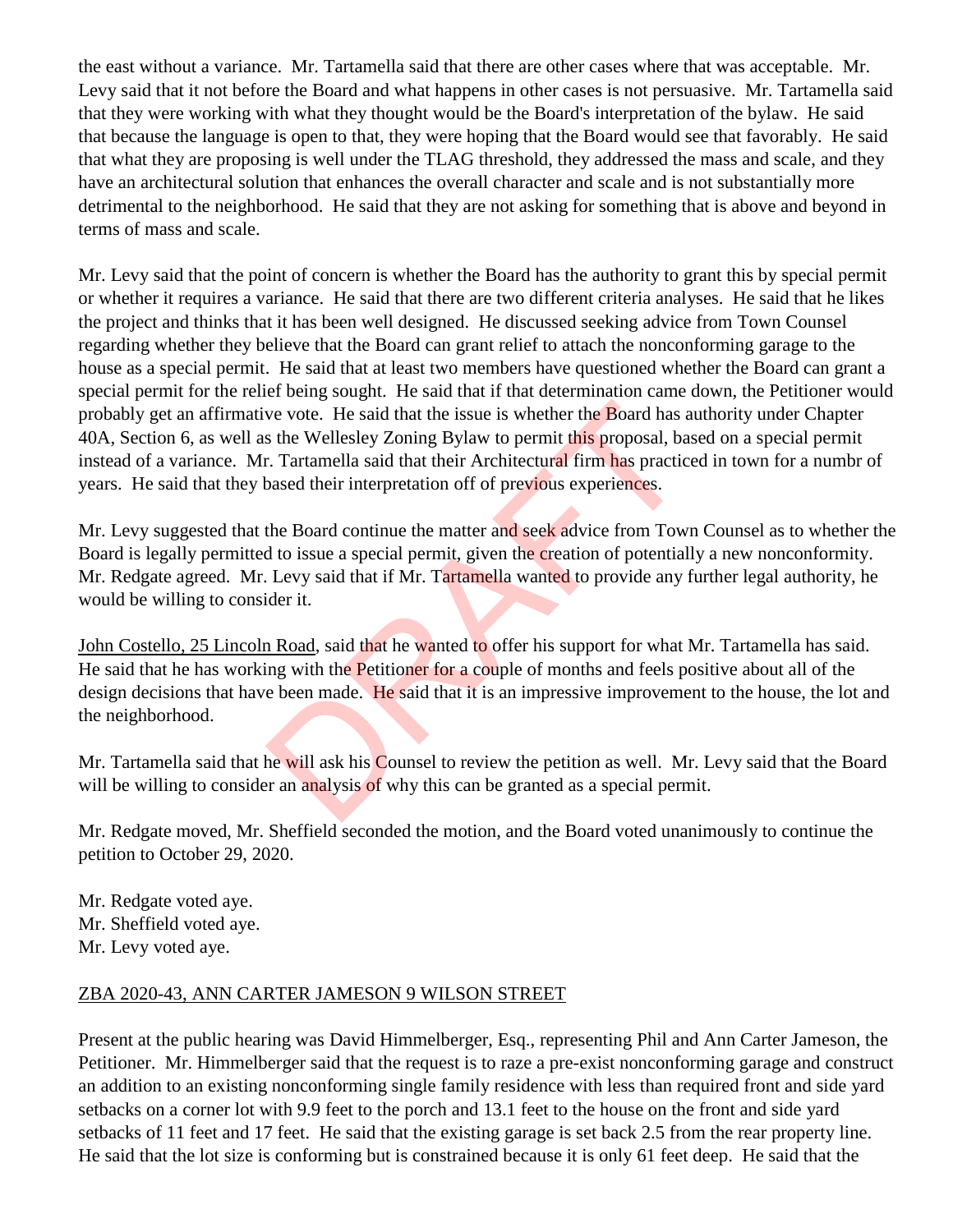proposed new addition will have a slightly improved front setback of 8.2 feet and a rear/side yard setback of 8.9 feet. He said that the new attached garage will have a setback of 19.4 feet. He said that the existing height of 21 feet will increase to 24.5 feet. He said that lot coverage of 1,661 square feet or 13.77 percent will increase to 2,461 square feet, which is less than the permissible 2,500 square feet. He said that TLAG of 2,206 square feet will increase to 3,245 square feet, which is below the threshold for the district. He said that the project was previously deemed to be preferably preserved by the Historical Commission and subsequently a waiver application was submitted. He said that waiver received glowing accolades from the Historical Commission as they felt that the design complemented the existing house while removing the nonconforming detached garage. He asked that the Board find that the proposed structure will not be substantially more detrimental to the neighborhood than the existing nonconformities.

Mr. Sheffield said that attaching the garage to the house does not create a new nonconformity. He asked that a door from the garage at the back right corner to get into the mudroom be considered. He said that you would go outside and then up the steps. Mr. Levy said that the minutes will reflect the conversation regarding the possible change without requiring further action from the Board.

Mr. Levy read the Planning Board recommendation.

No member of the public wished to speak to the petition.

Mr. Redgate moved, Mr. Sheffield seconded the motion, and the Board voted unanimously to grant a special permit, finding that the proposed structure will not be substantially more detrimental to the neighborhood than the existing nonconforming structure. ng Board recommendation.<br>
wished to speak to the petition.<br>
Sheffield seconded the motion, and the Board voted una<br>
roposed structure.<br>
Soming structure.<br>
Soming structure.<br>
The UMAN FAMILY TRUST & DANIEL KARP, MD,<br>
ANE<br>
i

Mr. Redgate voted aye. Mr. Sheffield voted aye. Mr. Levy voted aye.

# ZBA 2019-54, HYMAN FELDMAN FAMILY TRUST & DANIEL KARP, MD, 170-184 WORCESTER STREET & 7 BURKE LANE

Present at the public hearing representing the Petitioner were Dan Hazen, Guerriere & Halnon, and Dennis DiSchino, Equity Partners. He said that the Petitioner came before the Board in July, 2020 to discuss elimination of the pervious pavement and add subsurface chambers with catch basins. He said that the change was due to the cost of asphalt. He said that the Board asked DPW to review and comment on the calculations and the plans. He said that DPW reviewed the plans and had some minor questions and comments which have been responded to. He said that DPW wants some labels added to some of the manholes explaining the inverts. He said that DPW had some questions about drainage issues at Worcester Street. He said that DPW had some comments about the Operation and Maintenance Plan. He said that the comments were addressed and DPW is satisfied.

Mr. Levy asked about the requested relief. Mr. DiSchino said that they made a change to the Site Plan Approval which the Board determined to be significant and required that it come back for a public hearing. Mr. Levy confirmed that it is a material modification. Mr. Hazen said that the layout of the parking lot or configurations did not change but just the subsurface utilities.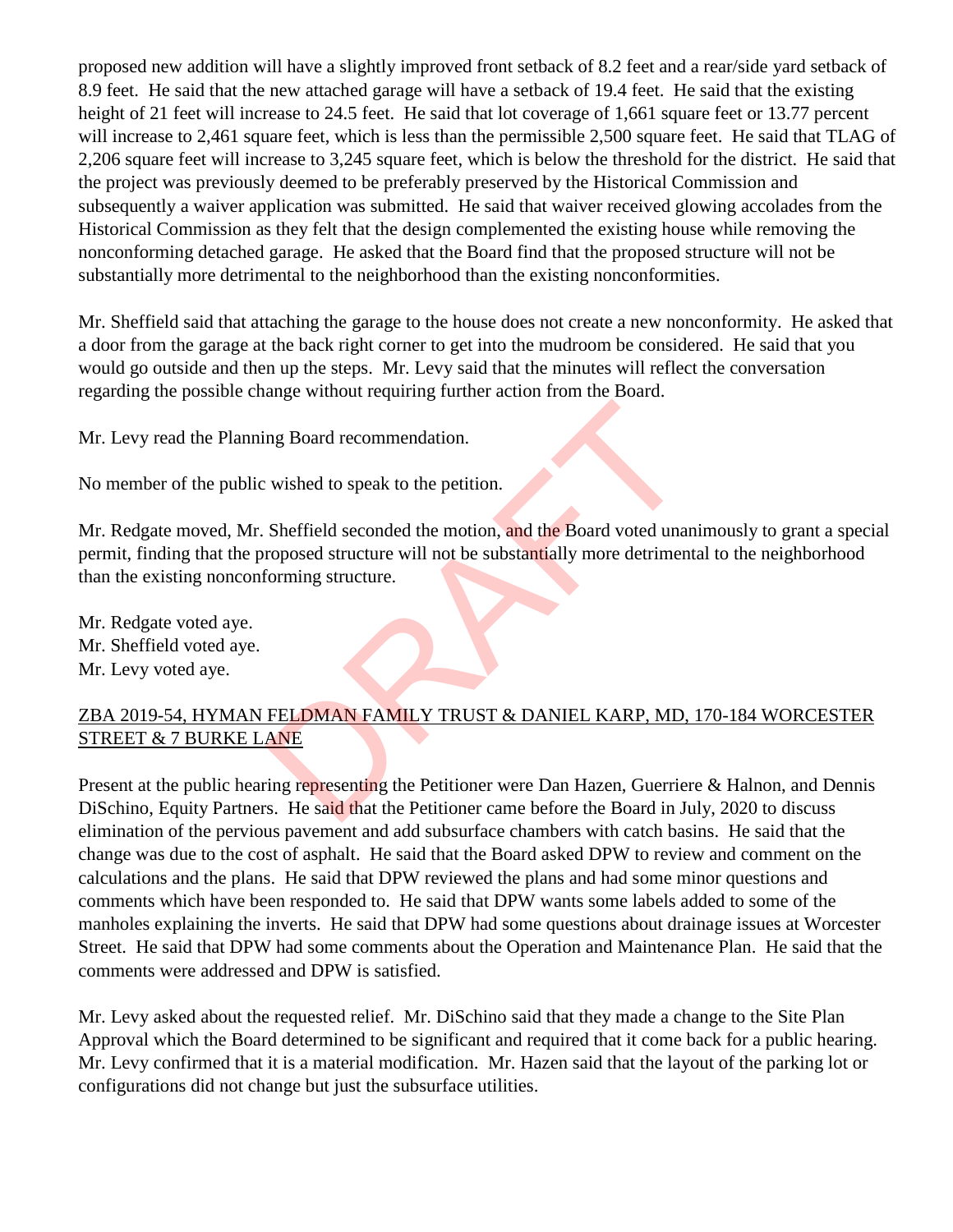Mr. Sheffield said that the proposed changed seems to be an improvement. He said that the Board received an email from Gary Miller, who is a neighbor. He said that Mr. Miller's concerns have been addressed by DPW.

Mr. Becker said that the Board thought that the switch from porous paving to a more conventional drainage system was not a minor change and needed to be looked at. He said that DPW did look at it and there are no remaining issues with the drainage system. He said that the permeable pavement was never installed. Mr. Redgate said that this seems to be a better solution.

Mr. Levy read the Planning Board recommendation.

There was no member of the public who wished to speak to the petition.

Mr. Redgate moved, Mr. Sheffield seconded the motion, and the Board voted unanimously to approve the modification to the stormwater system from the original Site Plan Approval.

Mr. Redgate voted aye. Mr. Sheffield voted aye. Mr. Levy voted aye.

# ZBA 2020-46, BLUE HILLS FUEL LLC, 461 WORCESTER STREET

Present at the public hearing was Suneet Sharma, representing Blue Hills Fuels LLC, the Petitioner, regarding the Gulf Station at 461 Worcester Street. He said that Gulf came out with a new national brand standard earlier this year and the station is required to upgrade to the new image.

Mr. Sharma displayed a plan showing the existing and proposed layout. He said that the new image incorporates a three dimensional piece on the canopy with two illuminated logos. He said that the request is also for internal illumination of the main identification sign where the Gulf logo is located, similar to the Shell Station that is 2.8 miles away on Worcester Street. LLS FUEL LLC, 461 WORCESTER STREET<br>ing was Suneet Sharma, representing Blue Hills Fuels LI<br>n at 461 Worcester Street. He said that Gulf came out wi<br>and the station is required to upgrade to the new image.<br>plan showing the

Mr. Sharma displayed on a plan the location of the proposed signs. He said that the site is open from 5 am to 11 pm, so all external lights will be turned off when the site closes at 11 pm. He said that illumination will be limited to the evening hours up until 11 pm.

Mr. Sharma displayed a plan of the main identification sign. He said that the Gulf section of the sign is the only portion that will be illuminated, just the Gulf logo, not the white background. He said that the electronic numbers will be low level LED lights. Mr. Levy confirmed that it will be the same size as the existing sign. Mr. Sharma said that they will just reface the existing cabinet He said that the existing sign is externally illuminated.

Mr. Sharma displayed a plan showing the dispensers. He said that they will have a logo that is not illuminated.

Mr. Levy said that the Design Review Board (DRB) voted to approve the proposed signage. He read the Planning Board recommendation.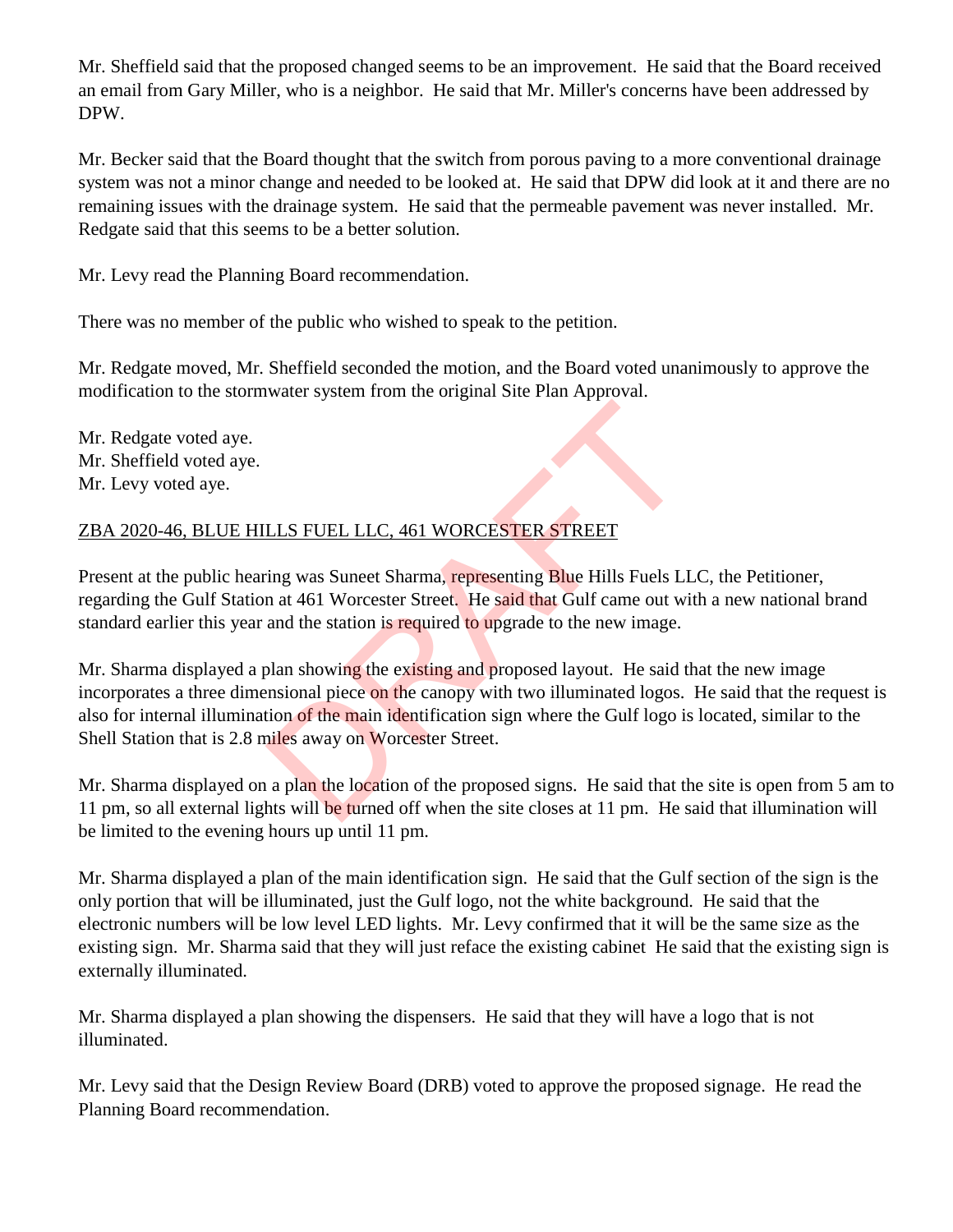Mr. Levy said that this is a gateway site to the town even though it is not on the border. He said that it is prominent hearing west on Route 9. He said that it seemed to be an aggressive sign package. Mr. Sheffield agreed. He said that it seems to be over the top with the orange colors. He said that when driving west on Route 9, beyond the Gulf Station it becomes residential until Weston Road, which has been the desire of the town for a long time. He said that it was his understanding that the pumps arrived pre-packaged with all of the logos on them. Mr. Redgate said that he agreed with Mr. Levy and Mr. Sheffield's comments.

Mr. Levy said that it is a totally different character with an internally illuminated sign. He said that combined with the LED price digits, it is more in your face. Mr. Sharma said that they are asking for the same consideration as other gas stations in town with internal illumination and LED price signs, especially the Shell Station that is two miles away on the same road. He displayed an image of the Shell Station at 987 Worcester Street. He said that the sign on the canopy extends above the height, all three sides are internally illuminated, there are large digits on the LED price sign where the proposed digits on the Gulf sign are significantly smaller on a small sign that is closer to the ground.

Mr. Sheffield asked about the orange at the top of the columns under the canopy. Mr. Sharma said that those are the number signs so that the attendant inside knows which dispenser a customer is fueling from. Mr. Sheffield asked if it has to be orange. Mr. Sharma said that orange is the Gulf standard. Mr. Sheffield asked if it could just be a number on the column. Mr. Sharma said that he can proposed not putting them up with Gulf. Mr. Sheffield said that there is an advantage to seeing the number but not the orange color.

Mr. Levy said that one of the things that the Board has to consider is safety. He said that this is located at a bend in the road in a high traveled area. He said that the Shell Station on a straight away in a more remote area. He said that at this location, cars are turning onto Cliff Road, turning off of Route 16, out of the Fire Station and the Municipal Light Plant. He said that it is a difficult interchange –and is different from the Shell Station location. Mr. Redgate said that it does not have the standard curb cuts that the Shell Station has. It the orange at the top of the columns under the canopy.<br>
hat the attendant inside knows which dispenser a custom<br>
o be orange. Mr. Sharma said that orange is the Gulf star<br>
er on the column. Mr. Sharma said that he can p

Mr. Sharma said that LED digits make it easier for the customer to read the price sign.

Mr. Becker said that he agreed that the sign package is aggressive. He said that in addition to the signs that are shown as part of the Gulf package, there are currently wall signs all over the face of the building and the windows facing Worcester Street are covered with signs as well. He said that there are a lot of signs in a small space. Mr. Sharma said that the signs may have been put up by the dealer. He said that he will make sure that they are removed.

Mr. Becker discussed the Zoning Bylaw and prohibition of internal illumination. He said that the argument that he heard is that it is Gulf's standard to have it internally illuminated. Mr. Sharma said that it is more energy efficient, is an easier design for them and is what all the other gas stations in town have already. He said that it is not fair to exclude this station. Mr. Becker said that those installations probably were done before the current version of the Zoning Bylaw went into effect. Mr. Levy read an excerpt from Section 22A of the Zoning Bylaw.

Mr. Levy asked about the requested relief. Mr. Sharma said that the request is internal illumination for the signage. He said that the existing monument sign is existing and they are only asking to reface it and add internal illumination. He said that they are requesting relief to illuminate the logos on the canopy.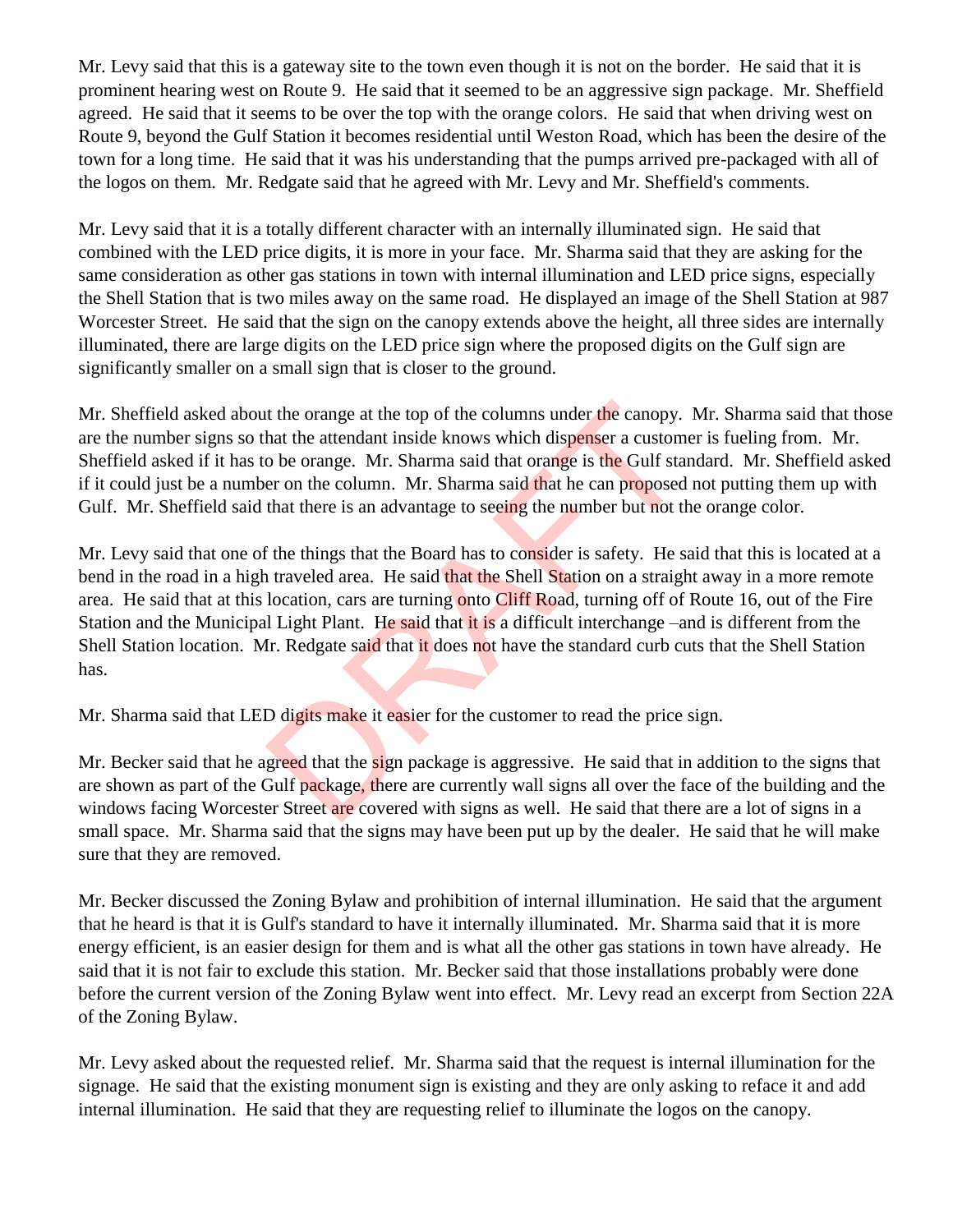Mr. Levy confirmed that the standing sign will have the same footprint, size, and setback. He said that the only change is to change the background color behind the logo and illuminating the logo, two pricing areas instead of one that are digitized.

There was no member of the public who wished to speak to the petition.

Mr. Sharma said that the orange bands on the columns will be eliminated. He said that the two logos on the canopy will be internally illuminated. He said that they will just be facing the canopy not replacing it.

Mr. Levy asked about the window signs. Mr. Becker discussed requirements under the Zoning Bylaw. He said that the canopy and the dispensers do not fit in well with the bylaw. He said that it would be fair to look at some reduction in the other signs to move toward more compliance with the bylaw. Mr. Sharma said that this is a new dealer for them and has only been in place for a short time, so he may not be aware of the regulations. He said that he will make sure that all of the signage in the windows will be removed by tomorrow. Mr. Levy said that there was also a free standing sign for inspections. He asked about the signs over the bay doors. Mr. Sharma said that those signs are existing. He said that this is a new dealer who is starting his business. He said that they would like to be able to keep them.

Mr. Becker asked if the Gulf logo is on both sides of the dispensers or just on the side that faces Worcester Street. He asked about the Gulf sign on the side on the dispensers. Mr. Sharma said that sign will be on both sides of the dispensers. Mr. Levy said that the Board is not granting any relief on the pumps. Mr. Becker said that he was looking at the aggregate number of signs, where they are installed and what they look like.

Mr. Sheffield said that the number of the pump is located on the existing pumps rather than at the top of the column. He said that the Applicant may want to consider continuing that practice.

Mr. Levy said that the Planning Board discussed reducing the size of the lettering. He said that he did not find it too out of line with reality. Mr. Redgate and Mr. Sheffield agreed.

Mr. Levy proposed a motion that the Board permit a free standing sign as shown, with a condition that the lights be shut off at the earlier of close of business or 11 pm, and for canopy signs, subject to conditions that the orange numbering on the columns be eliminated, and all other signs be removed and not replaced on the site excluding the signs over the bay doors. Mr. Sharma requested that the free-standing sign for inspections be allowed to remain. Mr. Levy said that the Board would not be giving permission to have it. He said that there may be a provision in the Zoning Bylaw to permit the sign. Mr. Sharma said that Gulf has a policy of removing any paper signs that are not allowed. Sharma said that those signs are existing. He said that the said that they would like to be able to keep them.<br>
Julf logo is on both sides of the dispensers or just on the nee Gulf sign on the side on the dispensers. Mr. S

Mr. Sheffield asked if the level of illumination can be adjusted behind the Gulf sign. Mr. Sharma said that the light level can be reduced if it is too bright. Mr. Levy said a condition would be that the sign can be illuminated to an extent to not be a distraction to motorists and if it is found to be too bright, will be adjusted.

Mr. Levy moved, Mr. Redgate seconded the motion, and the Board voted unanimously to grant a special permit.

Mr. Redgate voted aye. Mr. Sheffield voted aye. Mr. Levy voted aye.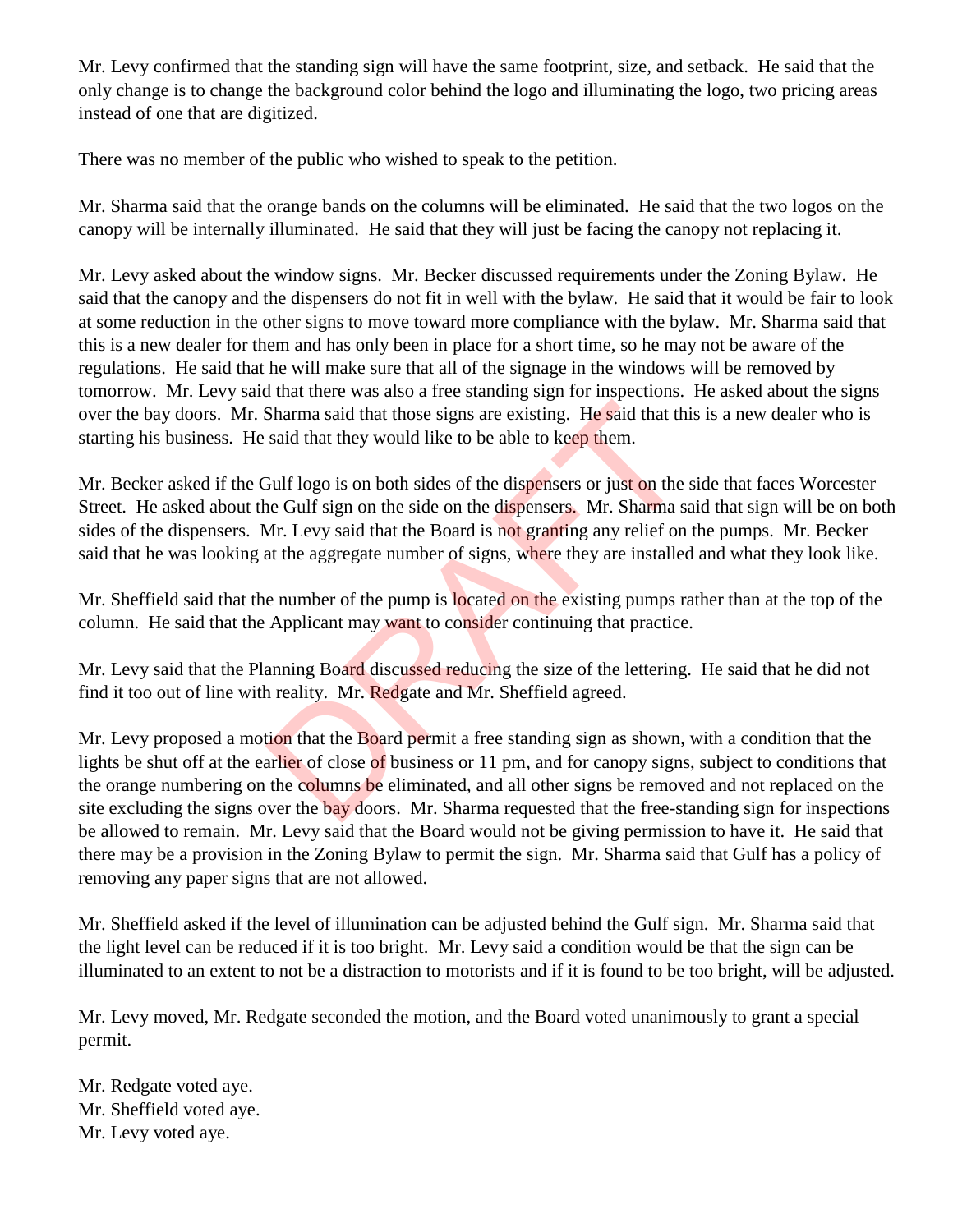## ZBA 2020-49, JEFFREY HARPER, 16 RICE STREET

Present at the public hearing was Jeffrey Harper, the Petitioner, who said that the request is for a variance to install a mini split air conditioning system (AC) into the house. He said that 16 Rice Street is a nonconforming lot that is adjacent to town land. He displayed a plot plan that shows the location of a fence along his property line abutting the town land. He said that the proposal is to install a 34 inch by 44 inch by 5 inch slab in the area behind the bulkhead. He said that a variance is needed because there will be a 9 foot setback to the property line. He said that the unit is approximately 13 inches deep and will be 9 feet 8 inches to the property line. He said that the 4 foot fence is located between where the pad and unit will be. He displayed a view of the area where the unit will be located. He said that the Brook Path will be protected from noise from the unit by the fence. He displayed the location of the window where he typically has a large window AC located in the summer. He said that unit has a noise level of approximately 65 decibels. He said that the noise level for the new unit is approximately 56 decibels. He said that by replacing the window units throughout the house, they will reduce the noise. Mr. Levy said that the window units may have been illegal. He discussed grandfathered status and removal and replacement in the setback area.

Mr. Harper said that he spoke with neighbors across the street and to the north and there were no negative comments.

Mr. Harper said that the relief is requested because he is getting to the age when it is challenging to put window units in throughout the house in the summer.

Mr. Levy discussed the purpose of the bylaw for noise regulation. He read an excerpt from Section 19 of the Zoning Bylaw.

Mr. Levy asked if any sound mitigation is proposed. Mr. Harper said that he thought about building something around it or put plants around it. Mr. Sheffield said that some manufacturers provide sound absorbing materials, some of which could be put on the fence and some behind the unit on the house. He said that plants do not do a good job soundproofing. poke with neighbors across the street and to the north and<br>relief is requested because he is getting to the age when it<br>out the house in the summer.<br>urpose of the bylaw for noise regulation. He read an exc<br>und mitigation i

Mr. Levy discussed variance standards and findings that the Board has to make in order to grant a variance. He said that the shape of the lot is irregular.

There was no member of the public who wished to speak to the petition.

Mr. Levy read the Planning Board recommendation.

Mr. Harper said that he found information about noise and what is common at different decibels. He said that the 56 decibels for the AC unit is the same as for conversation. Mr. Levy said that technology has probably improved since this bylaw went into effect.

Mr. Sheffield said that manufactures often have suggestions for mitigation. Mr. Harper said that they thought that a fence around the unit might be more aesthetically pleasing.

Mr. Sheffield moved, Mr. Redgate seconded the motion, and the Board voted unanimously to grant a variance, finding that literal enforcement of the provisions of the Zoning Bylaw would involve substantial hardship, financial or otherwise, to the petitioner owing to circumstances relating to the shape of such land, which does not generally affect the zoning district in which it is located, the hardship has not been self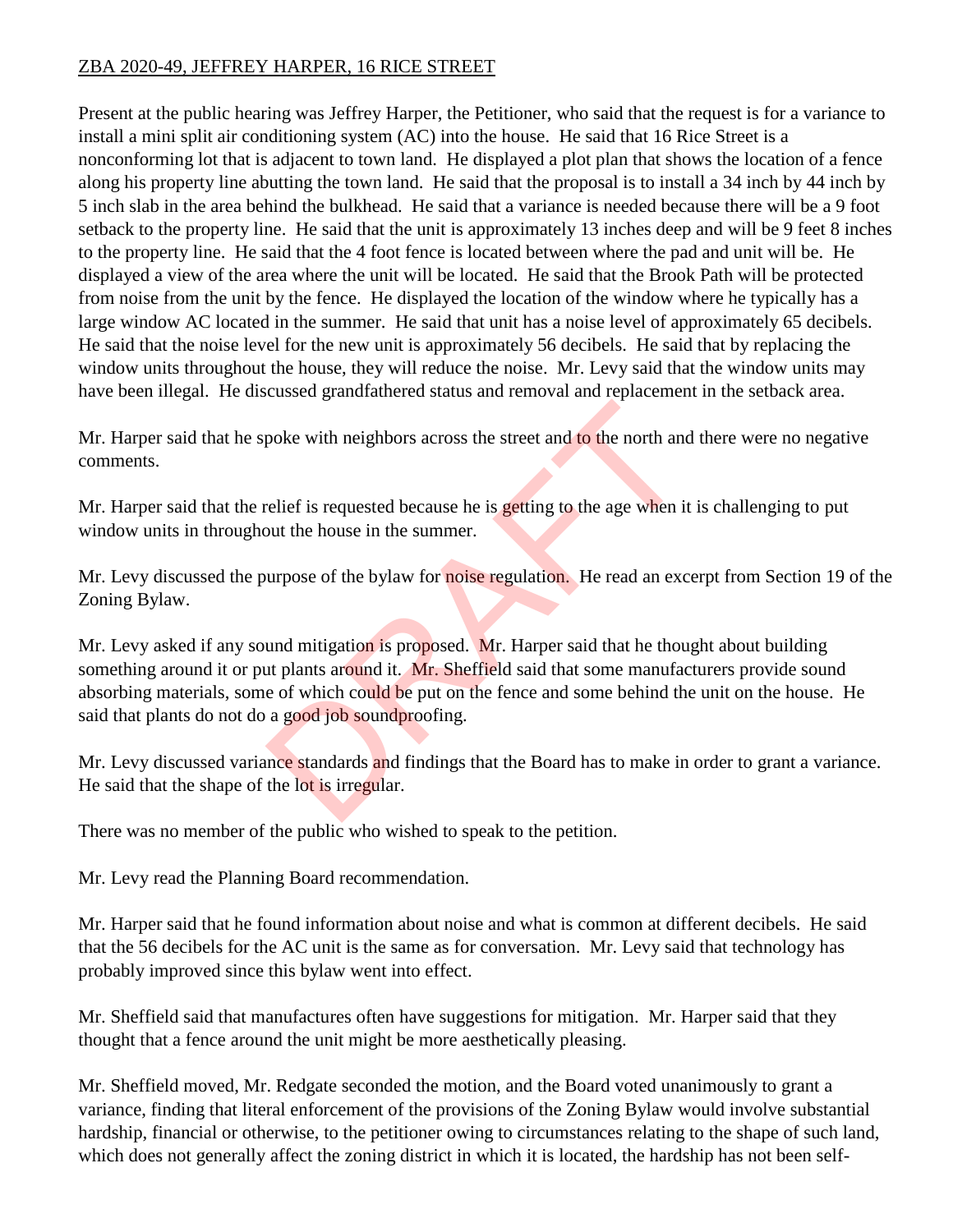created, and desirable relief may be granted without substantial detriment to the public good, and without nullifying or substantially derogating from the intent or purpose of the Zoning Bylaw, subject to reasonable efforts to provide sound mitigation materials.

Mr. Redgate voted aye. Mr. Sheffield voted aye. Mr. Levy voted aye.

## ZBA 2020-54, BRIAN MENNA, 30 COTTAGE STREET

Present at the public hearing was Brian Menna, the Petitioner, who said that the request is for a variance for two air conditioning condensers (AC) on the northern side of the building abutting the bulkhead. He said that 30 Cottage Street is a nonconforming lot. He said that the condensers will be within 9 feet to the lot line.

Mr. Levy asked if the Petitioner looked at placing the AC in other places. Mr. Menna said that the units cannot be placed in the shared driveway on the southern side and cannot be placed in the front yard. He said that placing them in the back yard would be closer to the neighbor's house, right outside of her kitchen window. itioner looked at placing the AC in other places. Mr. Me<br>hared driveway on the southern side and cannot be placed<br>vack yard would be closer to the neighbor's house, right of<br>s to the west. Mr. Menna said that Valerie Gates

Mr. Levy asked who lives to the west. Mr. Menna said that Valerie Gates lives at 28 Cottage Street. Mr. Levy said that her house is set back further on the lot.

Mr. Levy asked about the decibel level of the proposed units. Mr. Menna said that it is 56 to 76 decibels.

Mr. Levy asked if any member of the public wished to speak to the petition.

Mr. Levy read the Planning Board recommendation. Mr. Sheffield said that the Planning Board commented that the property is located in a Historic District.

Mr. Levy asked about sound mitigation. Mr. Menna said that because the property is located in a Historic District, any enclosure would have to match the existing characteristics of the house. He said that he had a previous meeting with the Historic District Commission (HDC) and they recommended vegetation or plants. He said that there is an old rhododendron that he does not want to take down. He said that they are limited for space to put the units. He said that most of the condensers on the street are bare. He said that 12 and 27 Cottage Street have condensers that are close to the lot line.

Mr. Levy said that the narrow lot shape could justify the variance.

Mr. Sheffield moved, Mr. Redgate seconded the motion, and the Board voted unanimously to approve a variance, finding that literal enforcement of the provisions of the Zoning Bylaw would involve substantial hardship, financial or otherwise, to the petitioner owing to circumstances relating to the shape of such land, which does not generally affect the zoning district in which it is located, the hardship has not been selfcreated, and desirable relief may be granted without substantial detriment to the public good, and without nullifying or substantially derogating from the intent or purpose of the Zoning Bylaw.

Mr. Redgate voted aye. Mr. Sheffield voted aye.